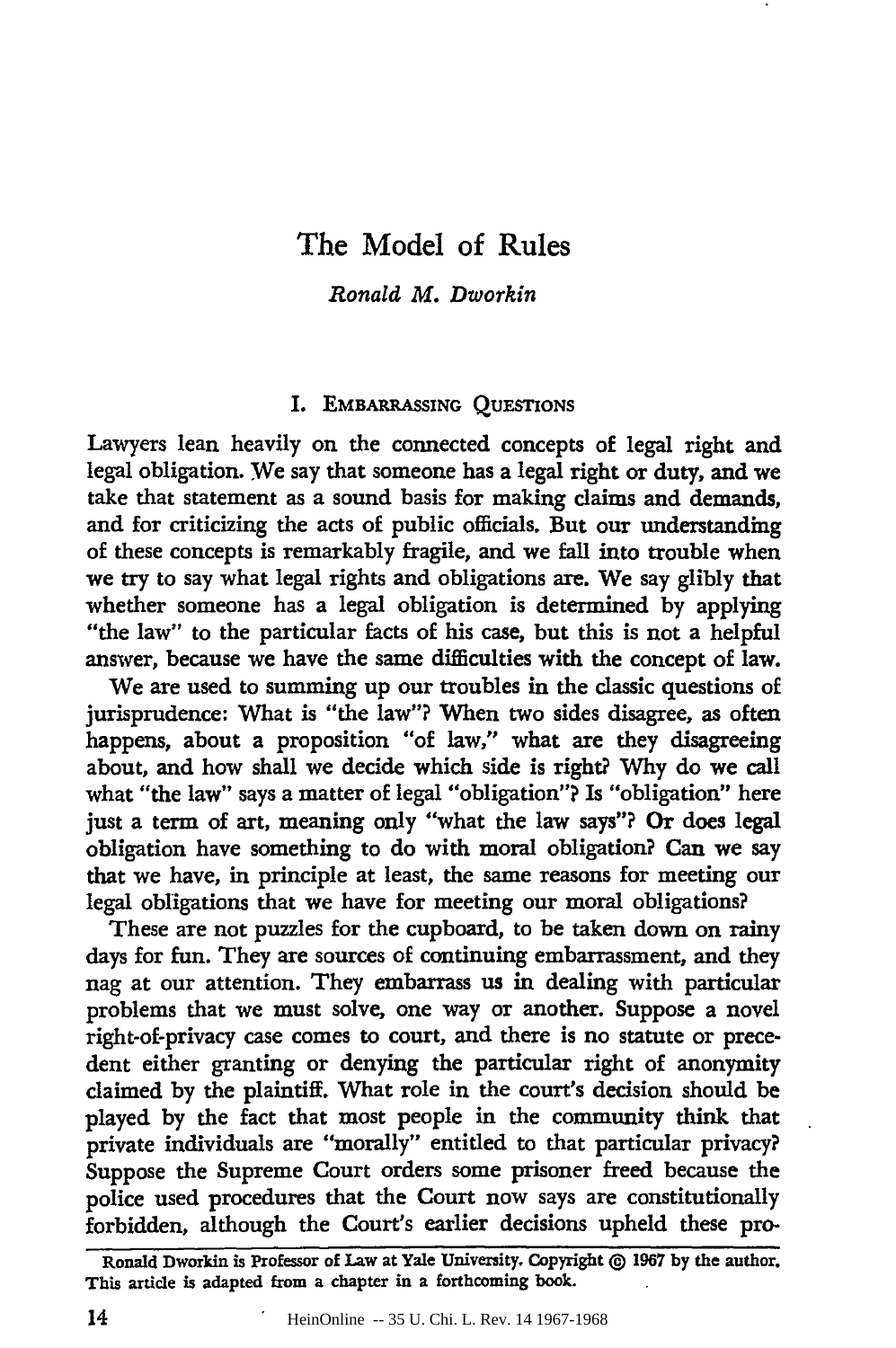cedures. Must the Court, to be consistent, free all other prisoners previously convicted through these same procedures?' Conceptual puzzles about "the law" and "legal obligation" become acute when a court is confronted with a problem like this.

These eruptions signal a chronic disease. Day in and day out we send people to jail, or take money away from them, or make them do things they do not want to do, under coercion of force, and we justify all of this by speaking of such persons as having broken the law or having failed to meet their legal obligations, or having interfered with other people's legal rights. Even in clear cases (a bank robber or a willful breach of contract), when we are confident that someone had a legal obligation and broke it, we are not able to give a satisfactory account of what that means, or why that entitles the state to punish or coerce him. We may feel confident that what we are doing is proper, but until we can identify the principles we are following we cannot be sure that they are sufficient, or whether we are applying them consistently. In less clear cases, when the issue of whether an obligation has been broken is for some reason controversial, the pitch of these nagging questions rises, and our responsibility to find answers deepens.

Certain lawyers (we may call them "nominalists") urge that we solve these problems by ignoring them. In their view the concepts of "legal obligation" and "the law" are myths, invented and sustained by lawyers for a dismal mix of conscious and subconscious motives. The puzzles we find in these concepts are merely symptoms that they are myths. They are unsolvable because unreal, and our concern with them is just one feature of our enslavement. We would do better to flush away the puzzles and the concepts altogether, and pursue our important social objectives without this excess baggage.

This is a tempting suggestion, but it has fatal drawbacks. Before we can decide that our concepts of law and of legal obligation are myths, we must decide what they are. We must be able to state, at least roughly, what it is we all believe that is wrong. But the nerve of our problem is that we have great difficulty in doing just that. Indeed, when we ask what law is and what legal obligations are, we are asking for a theory of how we use those concepts and of the conceptual commitments our use entails. We cannot conclude, before we have such a general theory, that our practices are stupid or superstitious.

Of course, the nominalists think they know how the rest of us

*<sup>1</sup>* **See Linkletter v. Walker, 381 U.S. 618 (1965).**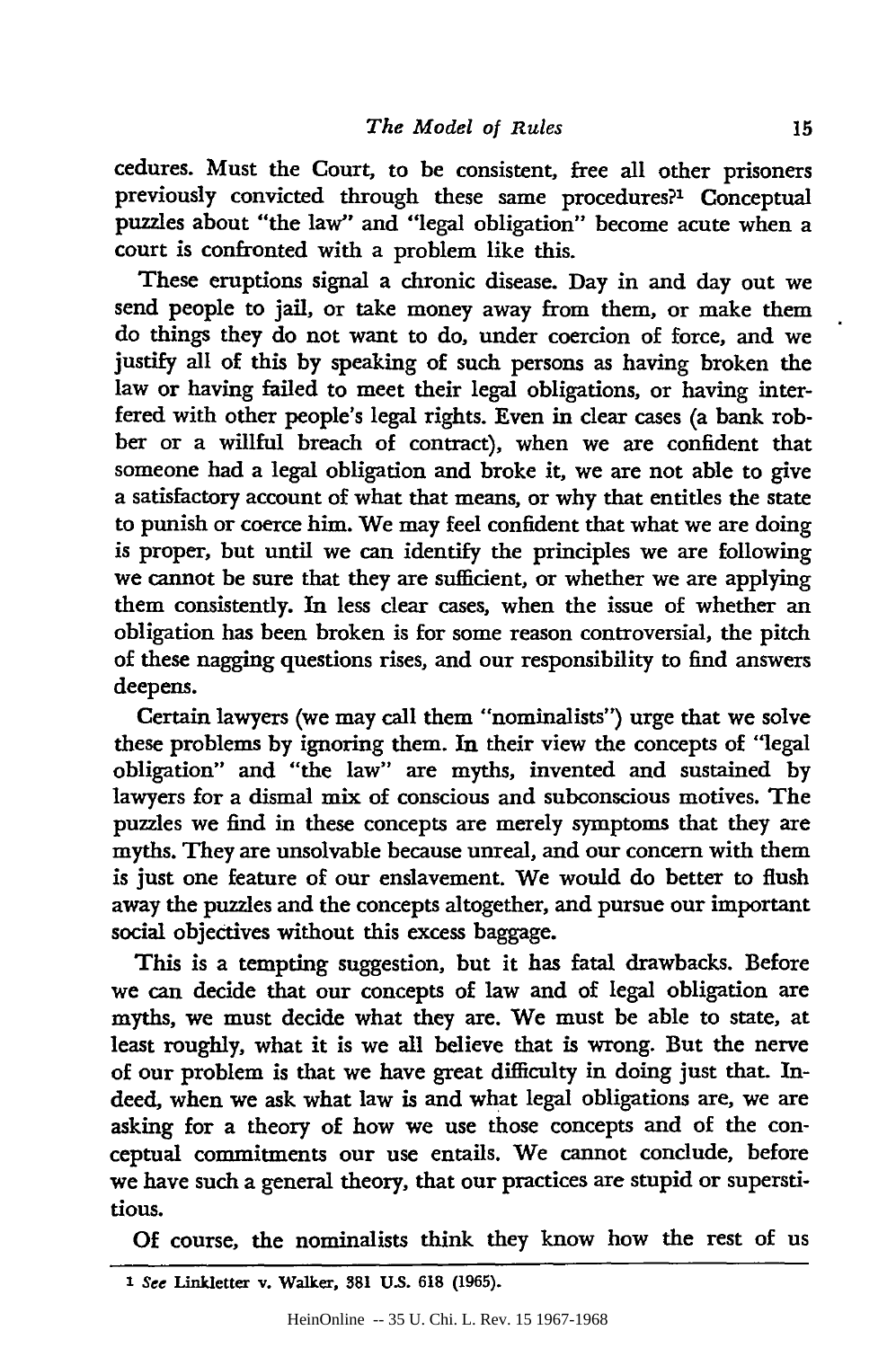*The University of Chicago Law Review* [Vol. 35:14

use these concepts. They think that when we speak of "the law," we mean a set of timeless rules stocked in some conceptual warehouse awaiting discovery by judges, and that when we speak of legal obliga-

tion we mean the invisible chains these mysterious rules somehow drape around us. The theory that there are such rules and chains they call "mechanical jurisprudence," and they are right in ridiculing its practitioners. Their difficulty, however, lies in finding practitioners to ridicule. So far they have had little luck in caging and exhibiting mechanical jurisprudents (all specimens captured-even Blackstone and Joseph Beale-have had to be released after careful reading of their texts).

In any event, it is clear that most lawyers have nothing like this in mind when they speak of the law and of legal obligation. A superficial examination of our practices is enough to show this, for we speak of laws changing and evolving, and of legal obligation sometimes being problematical. In these and other ways we show that we are not addicted to mechanical jurisprudence.

Nevertheless, we do use the concepts of law and legal obligation, and we do suppose that society's warrant to punish and coerce is written in that currency. It may be that when the details of this practice are laid bare, the concepts we do use will be shown to be as silly and as thick with illusion as those the nominalists invented. If so, then we shall have to find other ways to describe what we do, and either provide other justifications or change our practices. But until we have discovered this and made these adjustments, we cannot accept the nominalists' premature invitation to turn our backs on the problems our present concepts provide.

Of course the suggestion that we stop talking about "the law" and "legal obligation" is mostly bluff. These concepts are too deeply cemented into the structure of our political practices-they cannot be given up like cigarettes or hats. Some of the nominalists have halfadmitted this and said that the myths they condemn should be thought of as Platonic myths and retained to seduce the masses into order. This is perhaps not so cynical a suggestion as it seems; perhaps it is a covert hedging of a dubious bet.

If we boil away the bluff, the nominalist attack reduces to an attack on mechanical jurisprudence. Through the lines of the attack, and in spite of the heroic calls for the death of law, the nominalists themselves have offered an analysis of how the terms "law" and "legal obligation" should be used which is not very different from that of more classical philosophers. Nominalists present their analysis as a model of how legal institutions (particularly courts) "really operate."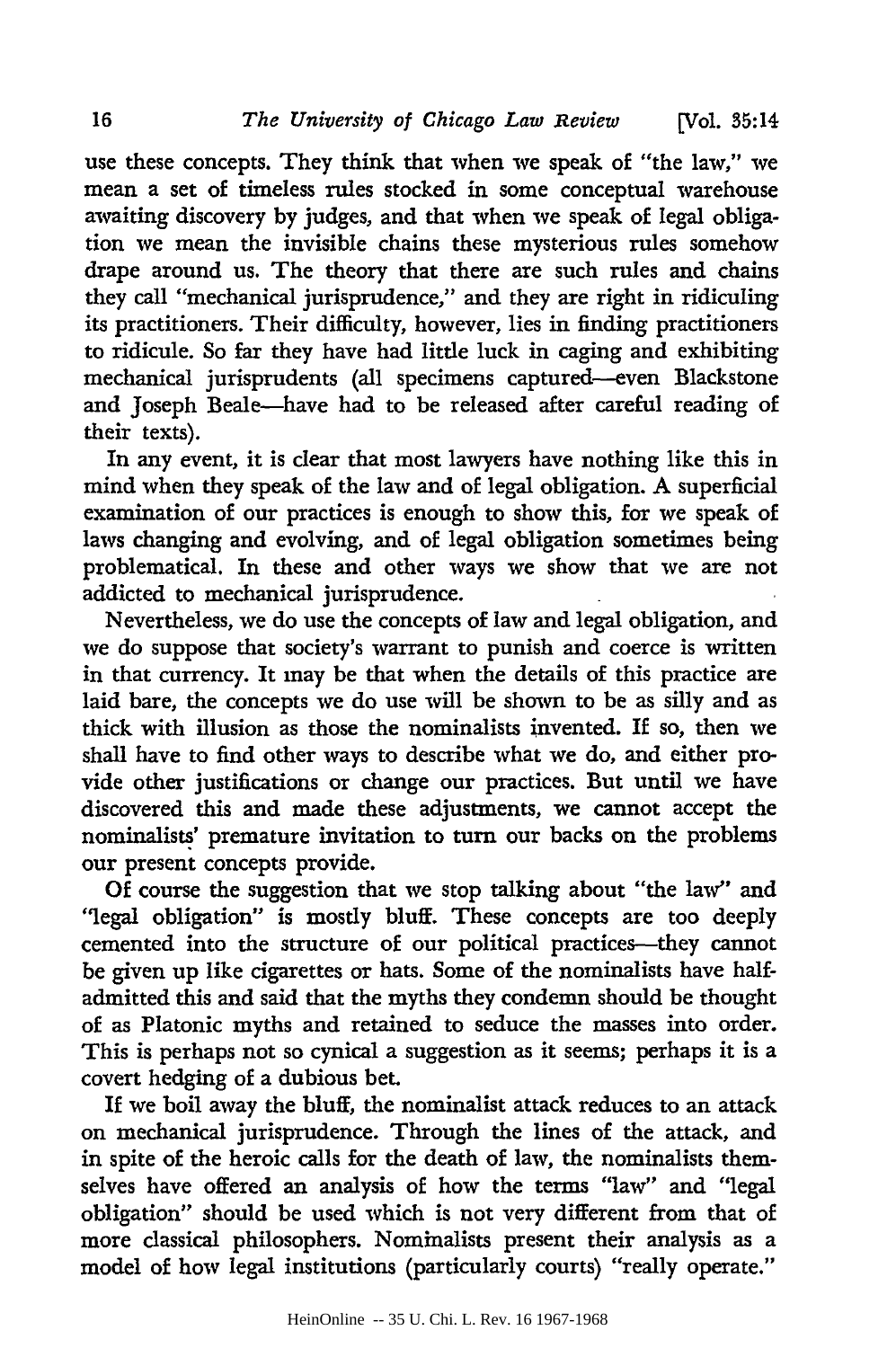But their model differs mainly in emphasis from the theory first made popular by the nineteenth century philosopher John Austin, and now accepted in one form or another by most working and academic lawyers who hold views on jurisprudence. I shall call this theory, with some historical looseness, "positivism." I want to examine the soundness of positivism, particularly in the powerful form that Professor H. L. **A.** Hart of Oxford has given to it. I choose to focus on his position, not only because of its clarity and elegance, but because here, as almost everywhere else in legal philosophy, constructive thought must start with a consideration of his views.

## II. PosrrivisM

Positivism has a few central and organizing propositions as its skeleton, and though not every philosopher who is called a positivist would subscribe to these in the way I present them, they do define the general position I want to examine. These key tenets may be stated as follows:

(a) The law of a community is a set of special rules used by the community directly or indirectly for the purpose of determining which behavior will be punished or coerced by the public power. These special rules can be identified and distinguished by specific criteria, by tests having to do not with their content but with their *pedigree* or the manner in which they were adopted or developed. These tests of pedigree can be used to distinguish valid legal rules from spurious legal rules (rules which lawyers and litigants wrongly argue are riles of law) and also from other sorts of social rules (generally lumped together as "moral rules") that the community follows but does not enforce through public power.

(b) The set of these valid legal rules is exhaustive of "the law," so that if someone's case is not clearly covered by such a rule (because there is none that seems appropriate, or those that seem appropriate are vague, or for some other reason) then that case cannot be decided by "applying the law." It must be decided by some official, like a judge, "exercising his discretion," which means reaching beyond the law for some other sort of standard to guide him in manufacturing a fresh legal rule or supplementing an old one.

(c) To say that someone has a "legal obligation" is to say that his case falls under a valid legal rule that requires him to do or to forbear from doing something. (To say he has a legal right, or has a legal power of some sort, or a legal privilege or immunity, is to assert, in a shorthand way, that others have actual or hypothetical legal obliga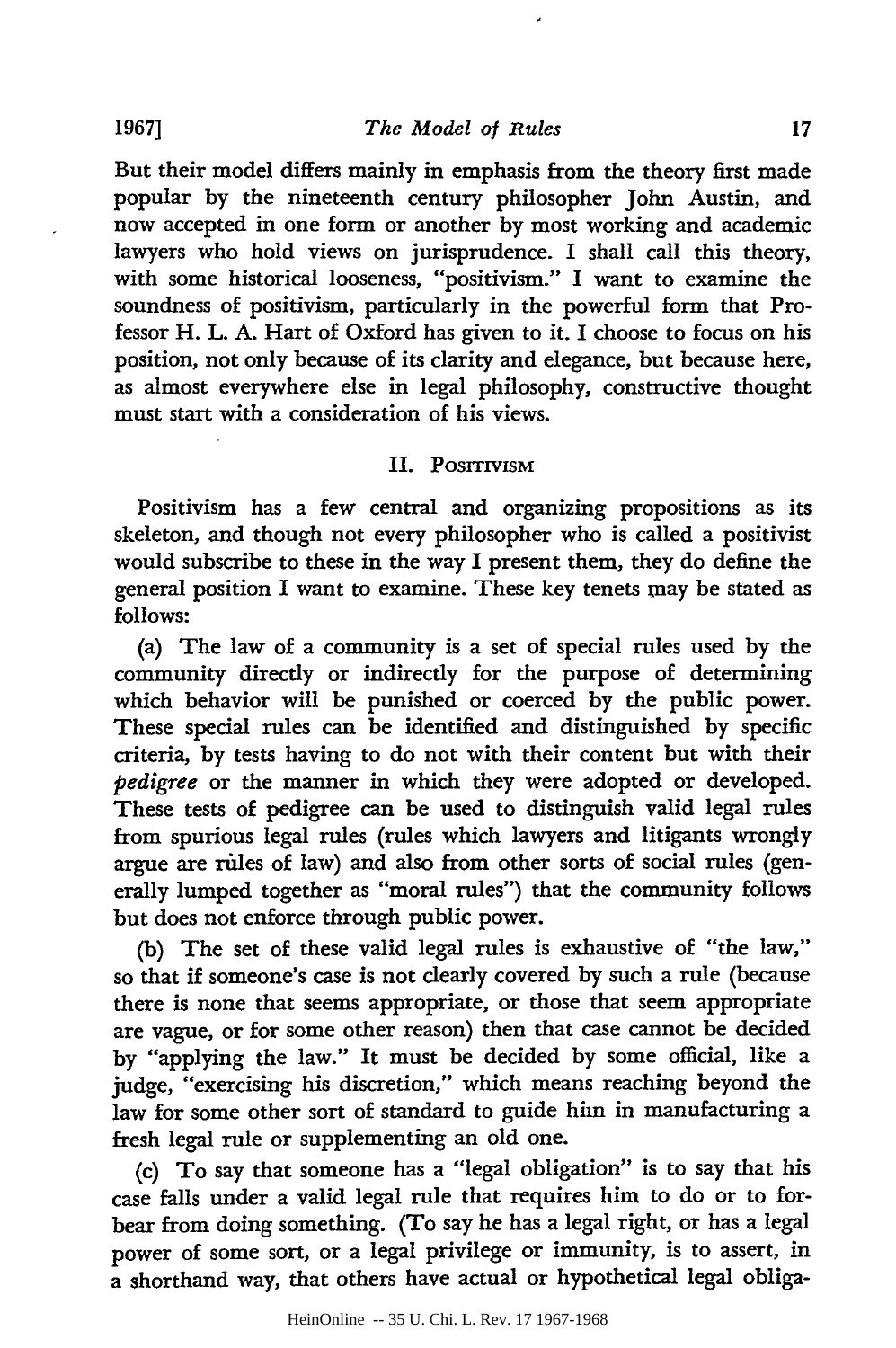tions to act or not to act in certain ways touching him.) In the absence of such a valid legal rule there is no legal obligation; it follows that when the judge decides an issue by exercising his discretion, he is not enforcing a legal obligation as to that issue.

This is only the skeleton of positivism. The flesh is arranged differently by different positivists, and some even tinker with the bones. Different versions differ chiefly in their description of the fundamental test of pedigree a rule must meet to count as a rule of law.

Austin, for example, framed his version of the fundamental test as a series of interlocking definitions and distinctions.<sup>2</sup> He defined having an obligation as lying under a rule, a rule as a general command, and a command as an expression of desire that others behave in a particular way, backed by the power and will to enforce that expression in the event of disobedience. He distinguished classes of rules (legal, moral or religious) according to which person or group is the author of the general command the rule represents. In each political community, he thought, one will find a sovereign-a person or a determinate group whom the rest obey habitually, but who is not in the habit of obeying anyone else. The legal rules of a community are the general commands its sovereign has deployed. Austin's definition of legal obligation followed from this definition of law. One has a legal obligation, he thought, if one is among the addressees of some general order of the sovereign, and is in danger of suffering a sanction unless he obeys that order.

**Of** course, the sovereign cannot provide for all contingenciesthrough any scheme of orders, and some of his orders will inevitably be vague or have furry edges. Therefore (according to Austin) the sovereign grants those who enforce the law (judges) discretion to make fresh orders when novel or troublesome cases are presented. The judges then make new rules or adapt old rules, and the sovereign either overturns their creations, or tacitly confirms them by failing to do so.

Austin's model is quite beautiful in its simplicity. It asserts the first tenet of positivism, that the law is a set of rules specially selected to govern public order, and offers a simple factual test-what has the sovereign commanded?-as the sole criterion for identifying those special rules. In time, however, those who studied and tried to apply Austin's model found it too simple. Many objections were raised, among which were two that seemed fundamental. First, Austin's key assumption that in each community a determinate group or institu-

<sup>2</sup> J. Austin, The Province of Jurisprudence Determined (1832).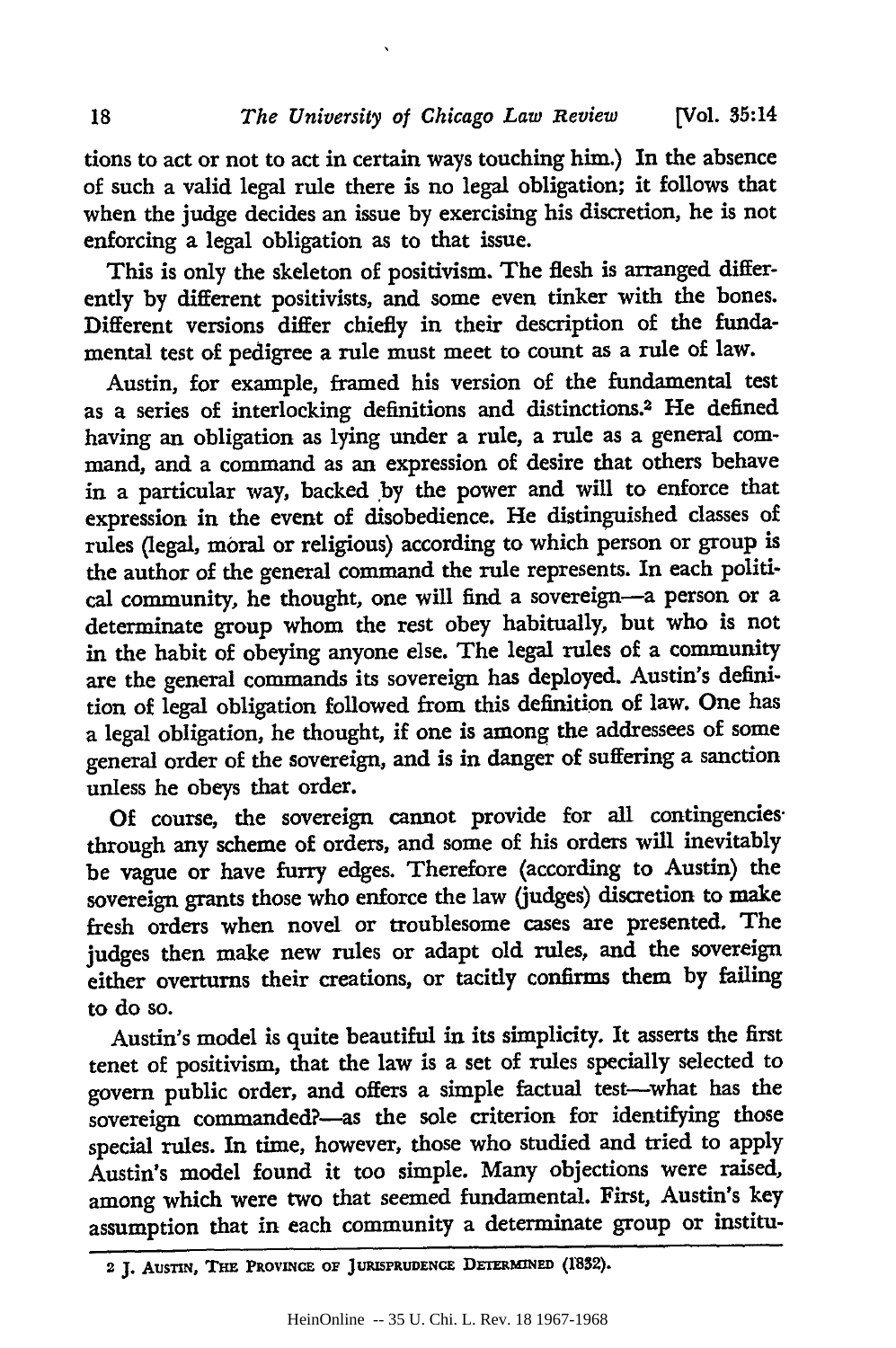tion can be found, which is in ultimate control of all other groups, seemed not to hold in a complex society. Political control in a modem nation is pluralistic and shifting, a matter of more or less, of compromise and cooperation and alliance, so that it is often impossible to say that any person or group has that dramatic control necessary to qualify as an Austinian sovereign. One wants to say, in the United States for example, that the "people" are sovereign. But this means almost nothing, and in itself provides no test for determining what the "people" have commanded, or distinguishing their legal from their social or moral commands.

Second, critics began to realize that Austin's analysis fails entirely to account for, even to recognize, certain striking facts about the attitudes we take toward "the law." We make an important distinction between law and even the general orders of a gangster. We feel that the law's strictures-and its sanctions-are different in that they are obligatory in a way that the outlaw's commands are not. Austin's analysis has no place for any such distinction, because it defines an obligation as subjection to the threat of force, and so founds the authority of law entirely on the sovereign's ability and will to harm those who disobey. Perhaps the distinction we make is illusory-perhaps our feelings of some special authority attaching to the law is based on religious hangover or another sort of mass self-deception. But Austin does not demonstrate this, and we are entitled to insist that an analysis of our concept of law either acknowledge and explain our attitudes, or show why they are mistaken.

H. L. **A.** Hart's version of positivism is more complex than Austin's, in two ways. First, he recognizes, as Austin did not, that rules are of different logical kinds (Hart distinguishes two kinds, which he calls "primary" and "secondary" rules). Second, he rejects Austin's theory that a rule is a kind of command, and substitutes a more elaborate general analysis of what rules are. We must pause over each of these points, and then note how they merge in Hart's concept of law.

Hart's distinction between primary and secondary rules is of great importance.8 Primary rules are those that grant rights or impose obligations upon members of the community. The rules of the criminal law that forbid us to rob, murder or drive too fast are good examples of primary rules. Secondary rules are those that stipulate how, and by whom, such primary rules may be formed, recognized, modified or extinguished. The rules that stipulate how Congress is composed, and how it enacts legislation, are examples of secondary rules. Rules about forming contracts and executing wills are also secondary rules because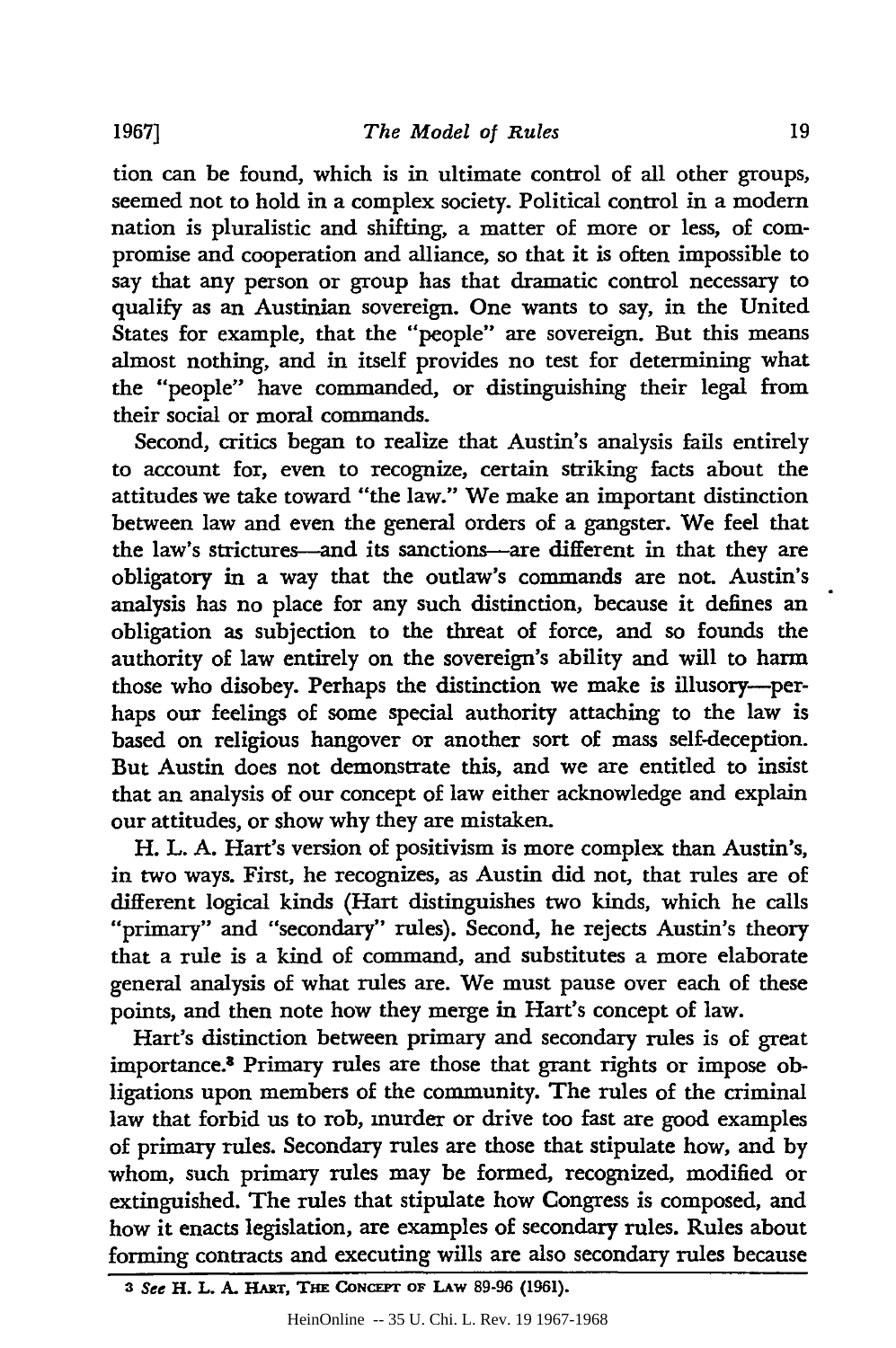they stipulate how very particular rules governing particular legal obligations (i.e., the terms of a contract or the provisions of a will) come into existence and are changed.

His general analysis of rules is also of great importance.4 Austin had said that every rule is a general command, and that a person is obligated under a rule if he is liable to be hurt should he disobey it. Hart points out that this obliterates the distinction between being *obliged* to do something and being *obligated* to do it. If one is bound by a rule he is obligated, not merely obliged, to do what it provides, and therefore being bound by a rule must be different from being subject to an injury if one disobeys an order. A rule differs from an order, among other ways, **by** being *normative,* **by** setting a standard of behavior that has a call on its subject beyond the threat that may enforce it. **A** rule can never be binding just because some person with physical power wants it to be so. He must have *authority* to issue the rule or it is no rule, and such authority can only come from another rule which is already binding on those to whom he speaks. That is the difference between a valid law and the orders of a gunman.

So Hart offers a general theory of rules that does not make their authority depend upon the physical power of their authors. If we examine the way different rules come into being, he tells us, and attend to the distinction between primary and secondary rules, we see that there are two possible sources of a rule's authority.<sup>5</sup>

(a) **A** rule may become binding upon a group of people because that group through its practices *accepts* the rule as a standard for its conduct. It is not enough that the group simply conforms to a pattern of behavior: even though most Englishmen may go to the movies on Saturday evening, they have not accepted a rule requiring that they do so. A practice constitutes the acceptance of a rule only when those who follow the practice regard the rule as binding, and recognize the rule as a reason or justification for their own behavior and as a reason for criticizing the behavior of others who do not obey it.

(b) A rule may also become binding in quite a different way, namely **by** being enacted in conformity with some *secondary* rule that stipulates that rules so enacted shall be binding. If the constitution of a club stipulates, for example, that by-laws may be adopted by a majority of the members, then particular by-laws so voted are binding upon all the members, not because of any practice of acceptance of these particular by-laws, but because the constitution says so. We use the concept of *validity* in this connection: rules binding because they

**<sup>4</sup>** *Id.* at **79-88.**

*<sup>5</sup> Id.* at **97-107.**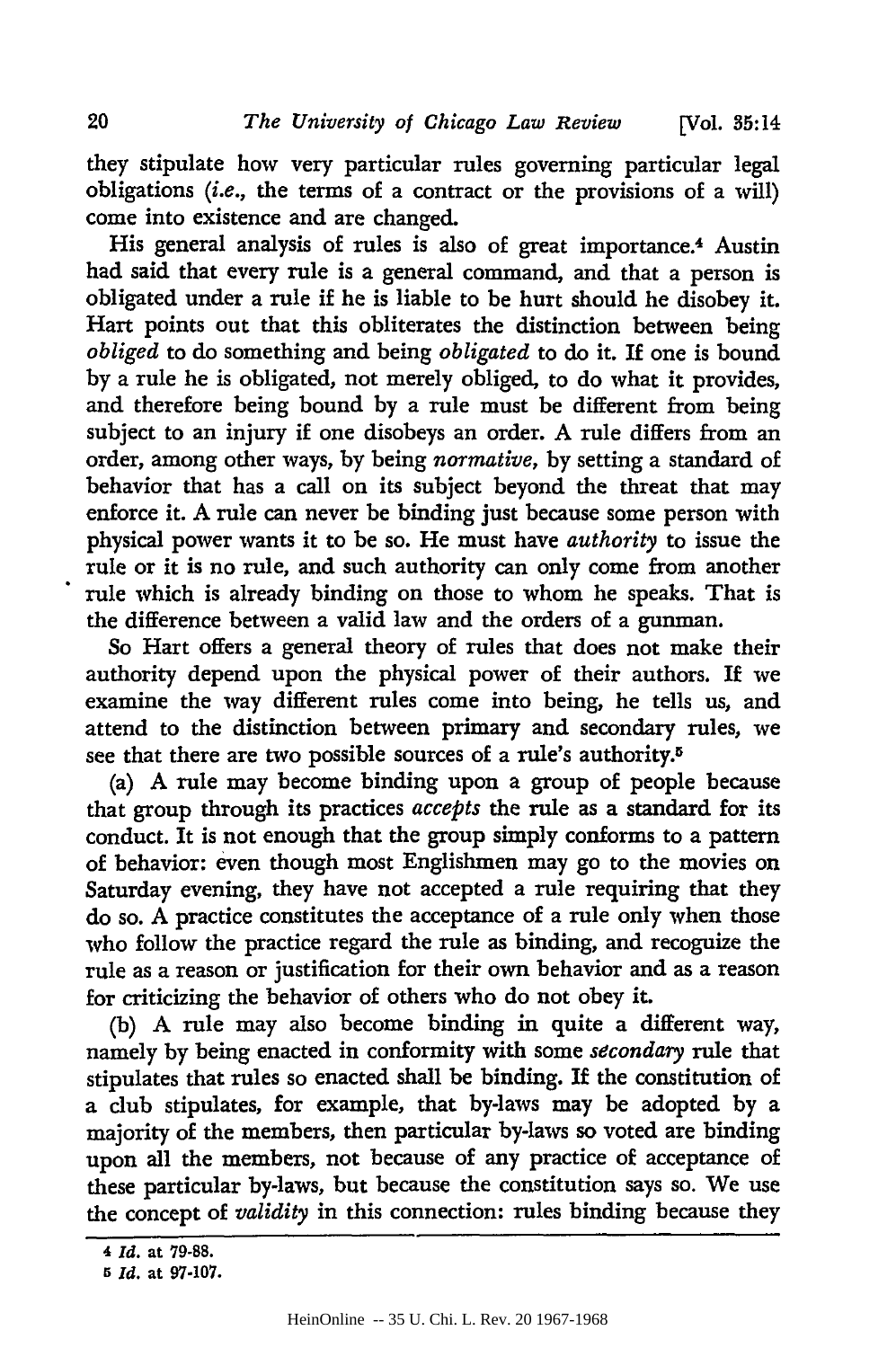have been created in a manner stipulated by some secondary rule are called "valid" rules. Thus we can record Hart's fundamental distinction this way: a rule may be binding (a) because it is accepted or (b) because it is valid.

Hart's concept of law is a construction of these various distinctions.<sup>6</sup> Primitive communities have only primary rules, and these are binding entirely because of practices of acceptance. Such communities cannot be said to have "law," because there is no way to distinguish a set of legal rules from amongst other social rules, as the first tenet of positivism requires. But when a particular community has developed a fundamental secondary rule that stipulates how legal rules are to be identified, the idea of a distinct set of legal rules, and thus of law, is born.

Hart calls such a fundamental secondary rule a "rule of recognition." The rule of recognition of a given community may be relatively simple ("What the king enacts is law") or it may be very complex (the United States Constitution, with all its difficulties of interpretation, may be considered a single rule of recognition). The demonstration that a particular rule is valid may therefore require tracing a complicated chain of validity back from that particular rule ultimately to the fundamental rule. Thus a parking ordinance of the city of New Haven is valid because it is adopted by a city council, pursuant to the procedures and within the competence specified by the municipal law adopted by the state of Connecticut, in conformity with the procedures and within the competence specified by the constitution of the state of Connecticut, which was in turn adopted consistently with the requirements of the United States Constitution.

Of course, a rule of recognition cannot itself be valid, because by hypothesis it is ultimate, and so cannot meet tests stipulated by a more fundamental rule. The rule of recognition is the sole rule in a legal system whose binding force depends upon its acceptance. If we wish to know what rule of recognition a particular community has adopted or follows, we must observe how its citizens, and particularly its officials, behave. We must observe what ultimate arguments they accept as showing the validity of a particular rule, and what ultimate arguments they use to criticize other officials or institutions. We can apply no mechanical test, but there is no danger of our confusing the rule of recognition of a community with its rules of morality. The rule of recognition is identified by the fact that its province is the operation of the governmental apparatus of legislatures, courts, agencies, policemen, and the rest.

**<sup>6</sup>** *Id. passim,* particularly **ch. VI.**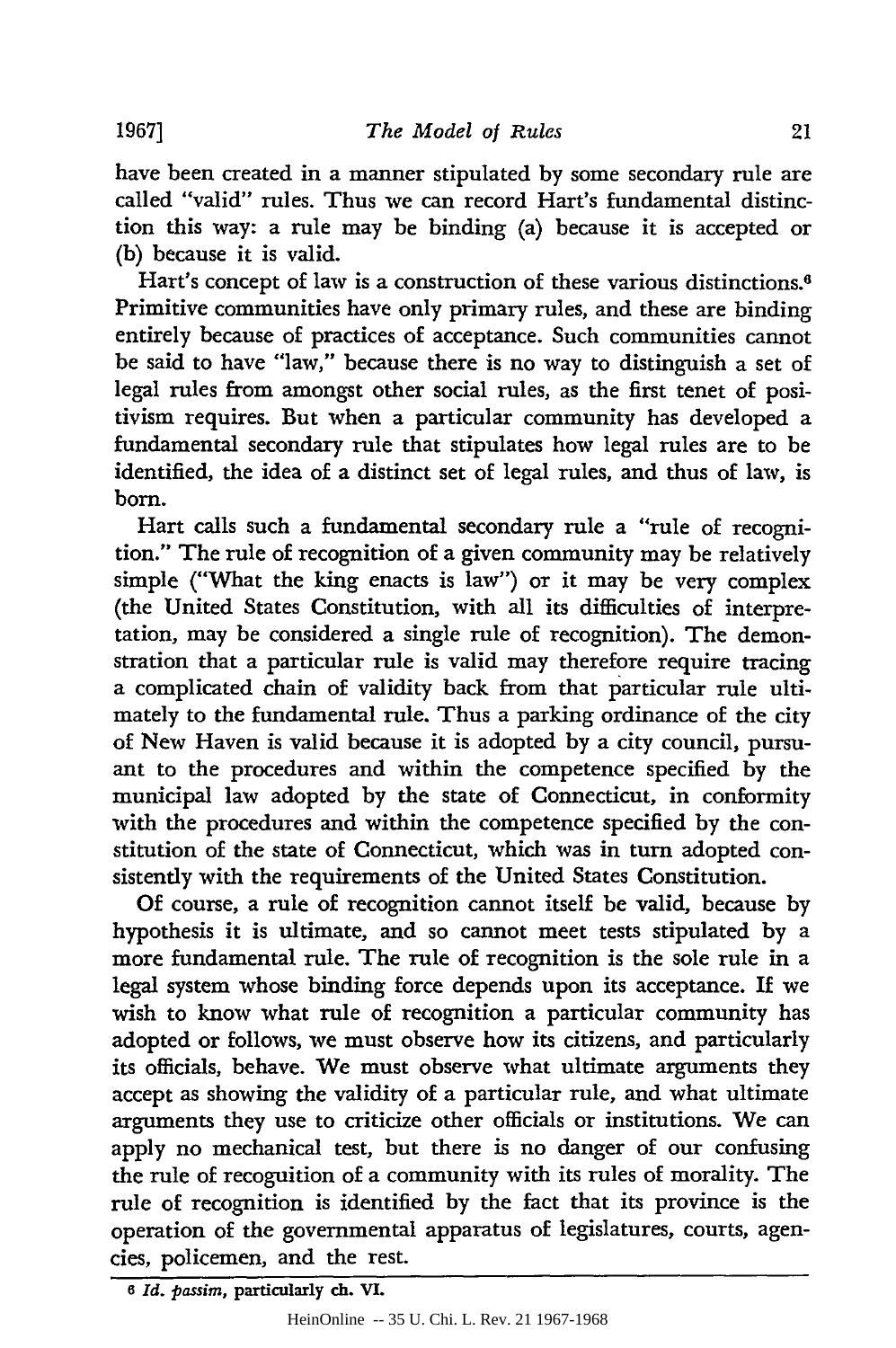In this way Hart rescues the fundamentals of positivism from Austin's mistakes. Hart agrees with Austin that valid rules of law may be created through the acts of officials and public institutions. But Austin thought that the authority of these institutions lay only in their monopoly of power. Hart finds their authority in the background of constitutional standards against which they act, constitutional standards that have been accepted, in the form of a fundamental rule of recognition, by the community which they govern. This background legitimates the decisions of government and gives them the cast and call of obligation that the naked commands of Austin's sovereign lacked. Hart's theory differs from Austin's also, in recognizing that different communities use different ultimate tests of law, and that some allow other means of creating law than the deliberate act of a legislative institution. Hart mentions "long customary practice" and "the relation [of a rule] to judicial decisions" as other criteria that are often used, though generally along with and subordinate to the test of legislation.

So Hart's version of positivism is more complex than Austin's, and his test for valid rules of law is more sophisticated. In one respect, however, the two models are very similar. Hart, like Austin, recognizes that legal rules have furry edges (he speaks of them as having "open texture") and, again like Austin, he accounts for troublesome cases by saying that judges have and exercise discretion to decide these cases by fresh legislation.7 (I shall later try to show why one who thinks of law as a special set of rules is almost inevitably drawn to account for difficult cases in terms of someone's exercise of discretion.)

## III. RuLEs, PRINCIPLES, **AND PoucIEs**

I want to make a general attack on positivism, and I shall use H. L. **A.** Hart's version as a target, when a particular target is needed. My strategy will be organized around the fact that when lawyers reason or dispute about legal rights and obligations, particularly in those hard cases when our problems with these concepts seem most acute, they make use of standards that do not function as rules, but operate differently as principles, policies, and other sorts of standards. Positivism, I shall argue, is a model of and for a system of rules, and its central notion of a single fundamental test for law forces us to miss the important roles of these standards that are not rules.

I just spoke of "principles, policies, and other sorts of standards." Most often I shall use the term "principle" generically, to refer to the

**<sup>7</sup>** *Id.* **ch. VII.**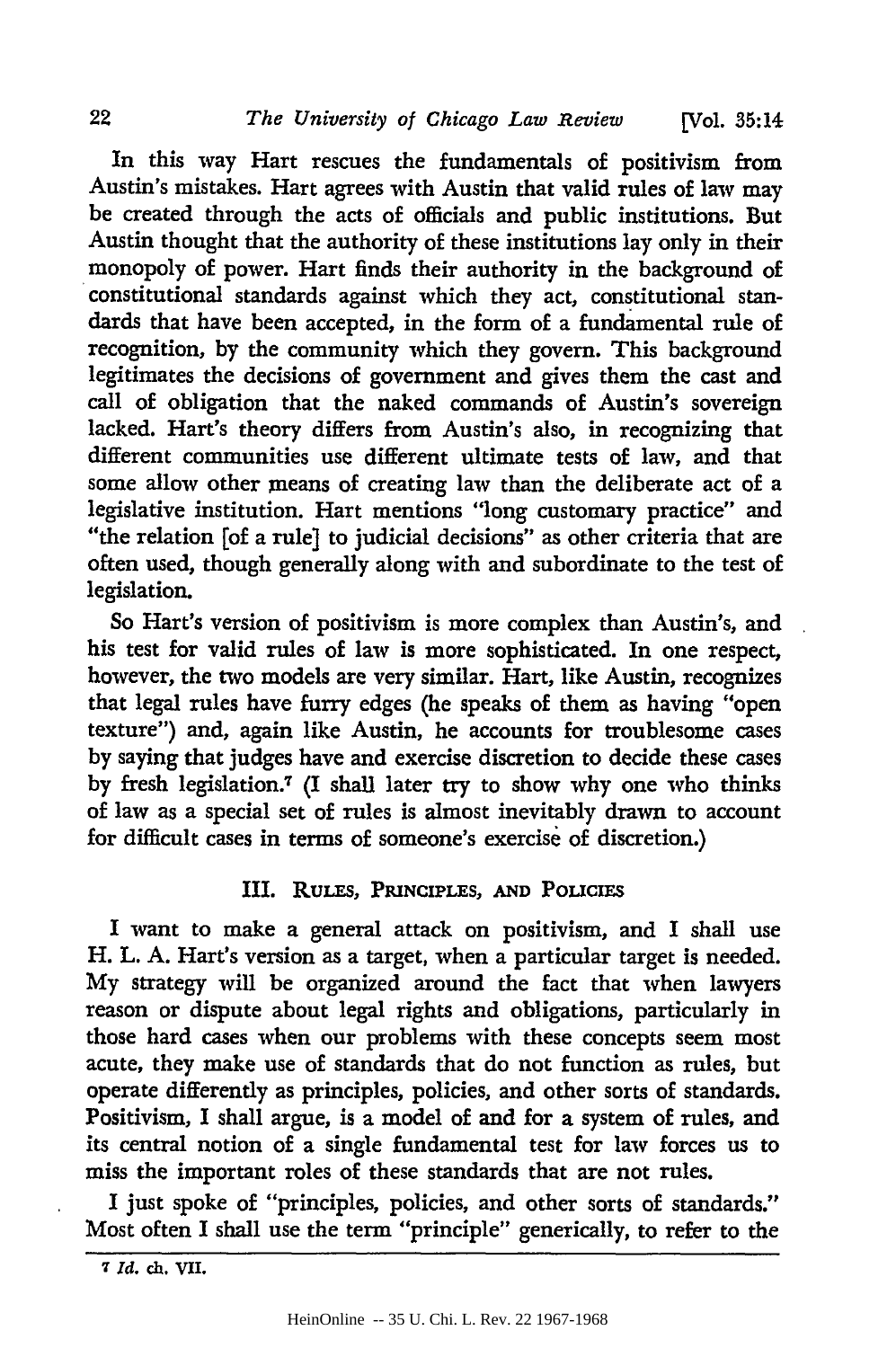whole set of these standards other than rules; occasionally, however, I shall be more precise, and distinguish between principles and policies. Although nothing in the present argument will turn on the distinction, I should state how I draw it. I call a "policy" that kind of standard that sets out a goal to be reached, generally an improvement in some economic, political, or social feature of the community (though some goals are negative, in that they stipulate that some present feature is to be protected from adverse change). I call a "principle" a standard that is to be observed, not because it will advance or secure an economic, political, or social situation deemed desirable, but because it is a requirement of justice or fairness or some other dimension of morality. Thus the standard that automobile accidents are to be decreased is a policy, and the standard that no man may profit by his own wrong a principle. The distinction can be collapsed by construing a principle as stating a social goal *(i.e.,* the goal of a society in which no man profits **by** his own wrong), or by construing a policy as stating a principle *(i.e.,* the principle that the goal the policy embraces is a worthy one) or by adopting the utilitarian thesis that principles of justice are disguised statements of goals (securing the greatest happiness of the greatest number). In some contexts the distinction has uses which are lost if it is thus collapsed.8

My immediate purpose, however, is to distinguish principles in the generic sense from rules, and I shall start by collecting some examples of the former. The examples I offer are chosen haphazardly; almost any case in a law school casebook would provide examples that would serve as well. In 1889 a New York court, in the famous case of *Riggs v. Palmer,9* had to decide whether an heir named in the will of his grandfather could inherit under that will, even though he had murdered his grandfather to do so. The court began its reasoning with this admission: "It is quite true that statutes regulating the making, proof and effect of wills, and the devolution of property, if literally construed, and if their force and effect can in no way and under no circumstances be controlled or modified, give this property to the murderer."'10 But the court continued to note that "all laws as well as all contracts may be controlled in their operation and effect by general, fundamental maxims of the common law. No one shall be permitted to profit by his own fraud, or to take advantage of his own wrong, or to found any claim upon his own iniquity, or to ac-

**9 115 N.Y. 506, 22 N.E. 188 (1889).**

*<sup>8</sup>* **See Dworkin,** *Wasserstrom: The Judicial Decision,* **75 ETIcS 47 (1964), reprinted** as *Does Law Have a Function?,* 74 YALE **L.J. 640 (1965).**

*<sup>10</sup> Id.* **at 509, 22 N.E. at 189.**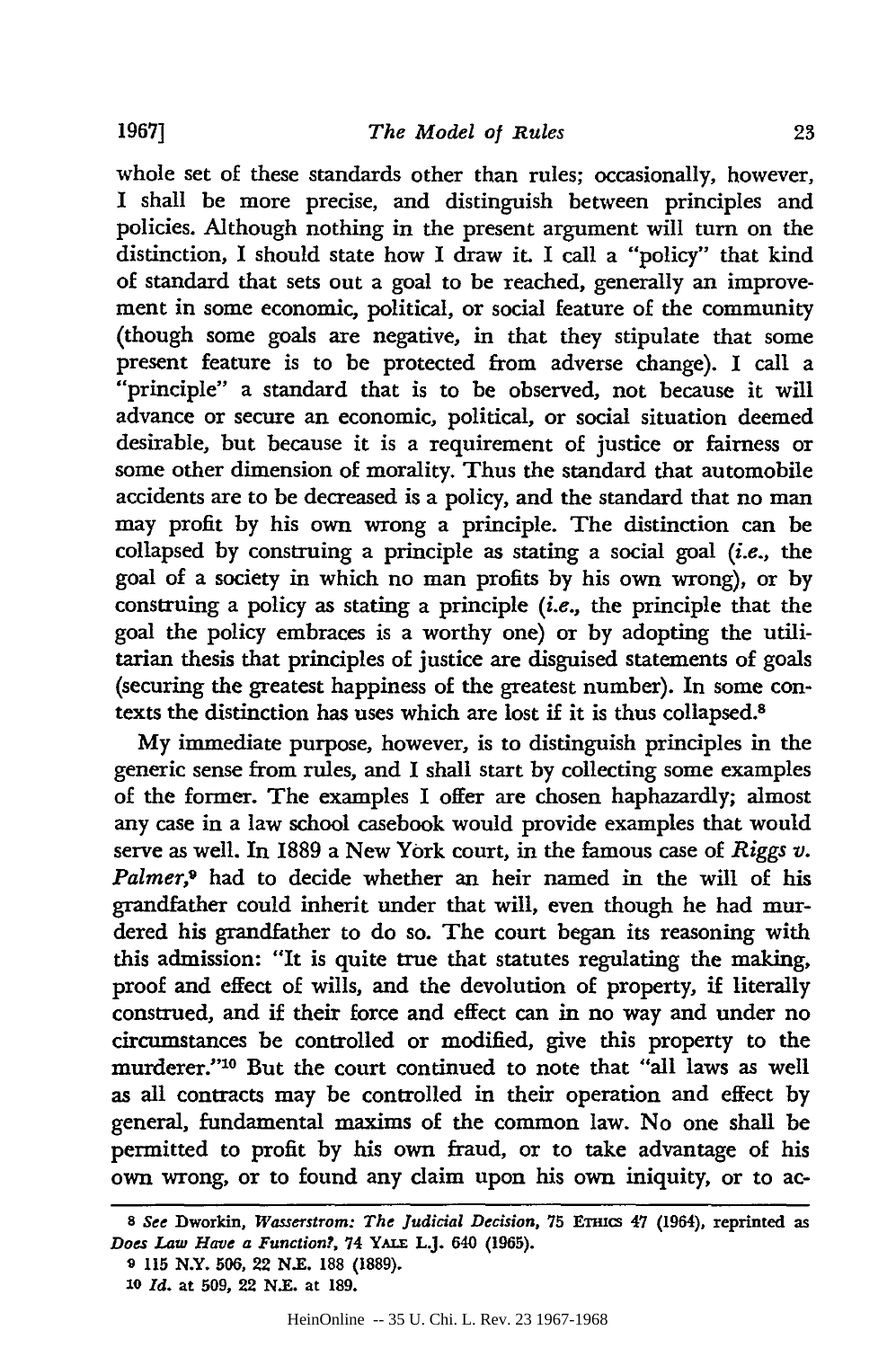quire property by his own crime."<sup>11</sup> The murderer did not receive his inheritance.

In **1960,** a New Jersey court was faced, in *Henningsen v. Bloomfield Motors, Inc.,'2* with the important question of whether (or how much) an automobile manufacturer may limit his liability in case the automobile is defective. Henningsen had bought a car, and signed a contract which said that the manufacturer's liability for defects was limited to "making good" defective parts-"this warranty being expressly in lieu of all other warranties, obligations or liabilities." Henningsen argned that, at least in the circumstances of his case, the manufacturer ought not to be protected by this limitation, and ought to be liable for the medical and other expenses of persons injured in a crash. He was not able to point to any statute, or to any established rule of law, that prevented the manufacturer from standing on the contract. The court nevertheless agreed with Henningsen. At various points in the court's argument the following appeals to standards are made: (a) "[W]e must keep in mind the general principle that, in the absence of fraud, one who does not choose to read a contract before signing it cannot later relieve himself of its burdens."<sup>13</sup> (b) "In applying that principle, the basic tenet of freedom of competent parties to contract is a factor of importance."'1 (c) "Freedom of contract is not such an immutable doctrine as to admit of no qualification in the area in which we are concerned."<sup>15</sup> (d) "In a society such as ours, where the automobile is a common and necessary adjunct of daily life, and where its use is so fraught with danger to the driver, passengers and the public, the manufacturer is under a special obligation in connection with the construction, promotion and sale of his cars. Consequently, the courts must examine purchase agreements closely to see if consumer and public interests are treated fairly."<sup>16</sup> (e) " '[I]s there any principle which is more familiar or more firmly embedded in the history of Anglo-American law than the basic doctrine that the courts will not permit themselves to be used as instruments of inequity and injustice?' "<sup>17</sup> (f) "'More specifically, the courts generally refuse to lend themselves to the enforcement of a "bargain" in which one party has unjustly taken advantage of the economic necessities of other .... **' "18**

*<sup>11</sup>***Id.** at 511, 22 N.E. at **190. 12 32 N.J. 58, 161** A.2d **69 (1960). <sup>13</sup>***Id.* at **386,** 161 **A.2d** at 84. **14** *Id.* **<sup>15</sup>***Id.* at **388, 161 A.2d** at **86. 16** *Id.* at **387, 161 A.2d** at **85. 27** *Id.* at **389, 161 A.2d** at **86** (quoting Frankfurter, **J.,** in United States v. Bethlehem Steel, **315 U.S. 289, 326** (1942)), **is** *Id.*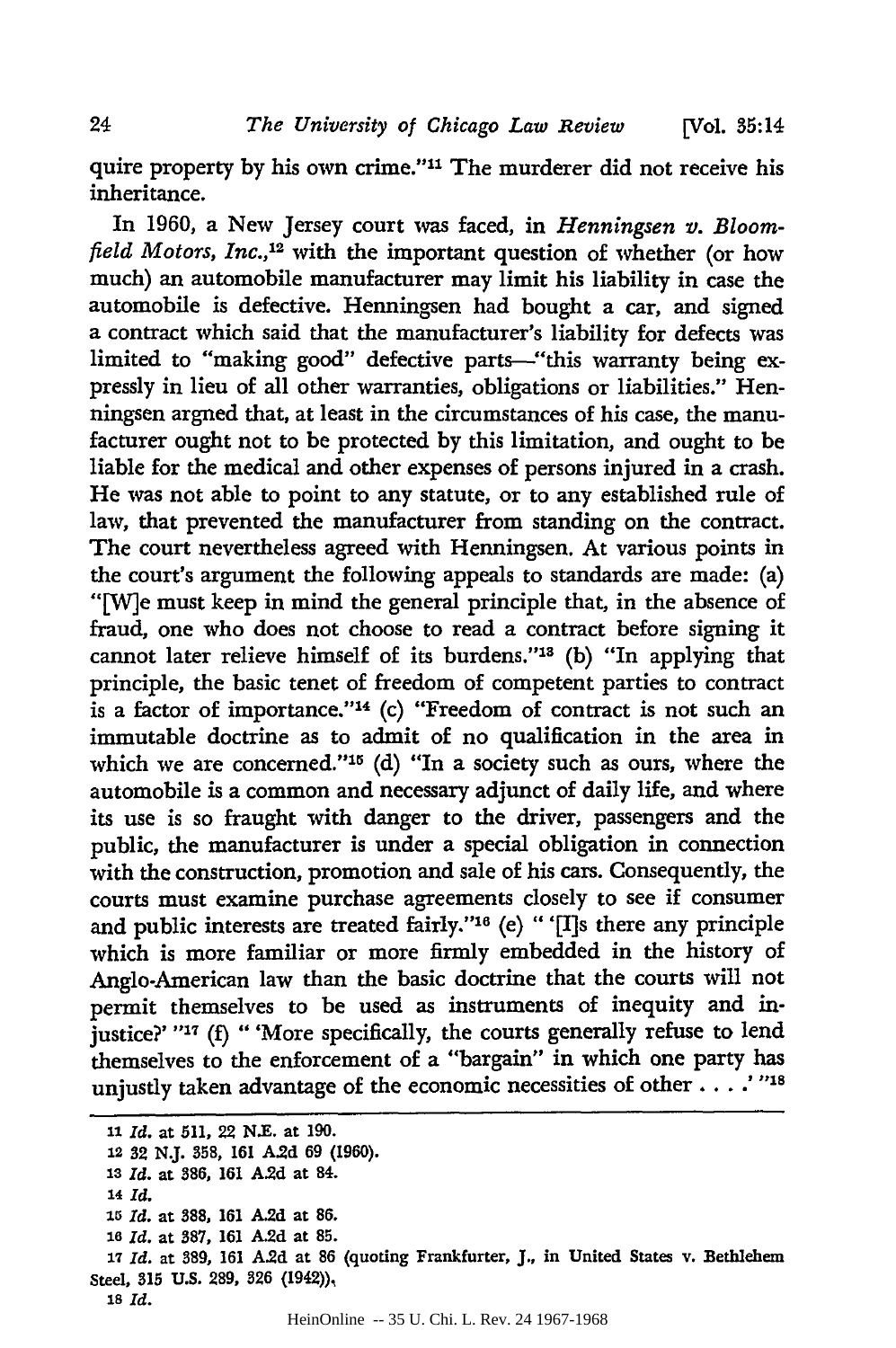The standards set out in these quotations are not the sort we think of as legal rules. They seem very different from propositions like "The maximum legal speed on the turnpike is sixty miles an hour" or **"A** will is invalid unless signed by three witnesses." They are different because they are legal principles rather than legal rules.

The difference between legal principles and legal rules is a logical distinction. Both sets of standards point to particular decisions about legal obligation in particular circumstances, but they differ in the character of the direction they give. Rules are applicable in an all-ornothing fashion. If the facts a rule stipulates are given, then either the rule is valid, in which case the answer it supplies must be accepted, or it is not, in which case it contributes nothing to the decision.

This all-or-nothing is seen most plainly if we look at the way rules operate, not in law, but in some enterprise they dominate-a game, for example. In baseball a rule provides that if the batter has had three strikes, he is out. An official cannot consistently acknowledge that this is an accurate statement of a baseball rule, and decide that a batter who has had three strikes is not out. Of course, a rule may have exceptions (the batter who has taken three strikes is not out if the catcher drops the third strike). However, an accurate statement of the rule would take this exception into account, and any that did not would be incomplete. If the list of exceptions is very large, it would be too clumsy to repeat them each time the rule is cited; there is, however, no reason in theory why they could not all be added on, and the more that are, the more accurate is the statement of the rule.

If we take baseball rules as a model, we find that rules of law, like the rule that a will is invalid unless signed by three witnesses, fit the model well. If the requirement of three witnesses is a valid legal rule, then it cannot be that a will has been signed by only two witnesses and is valid. The rule might have exceptions, but if it does then it is inaccurate and incomplete to state the rule so simply, without enumerating the exceptions. In theory, at least, the exceptions could all be listed, and the more of them that are, the more complete is the statement of the rule.

But this is not the way the sample principles in the quotations operate. Even those which look most like rules do not set out legal consequences that follow automatically when the conditions provided are met. We say that our law respects the principle that no man may profit from his own wrong, but we do not mean that the law never permits a man to profit from wrongs he commits. In fact, people often profit, perfectly legally, from their legal wrongs. The most notorious case is adverse possession-if I trespass on your land long enough, some day I will gain a right to cross your land whenever I please. There

**1967]**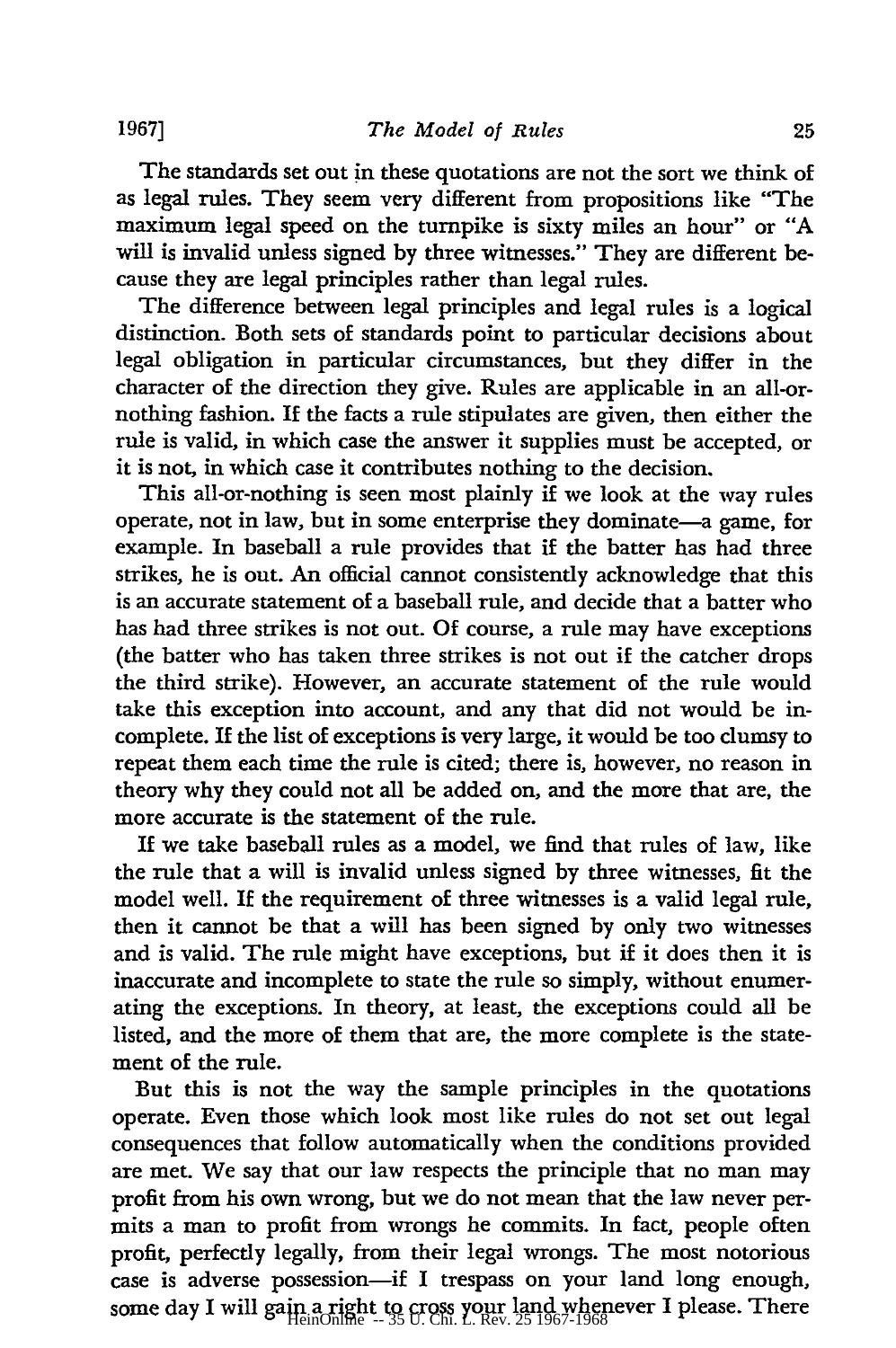are many less dramatic examples. If a man leaves one job, breaking a contract, to take a much higher paying job, he may have to pay damages to his first employer, but he is usually entitled to keep his new salary. If a man jumps bail and crosses state lines to make a brilliant investment in another state, he may be sent back-'to jail, but he will keep his profits.

We do not treat these—and countless other counter-instances that can easily be imagined-as showing that the principle about profiting from one's wrongs is not a principle of our legal system, or that it is incomplete and needs qualifying exceptions. We do not treat counterinstances as exceptions (at least not exceptions in the way in which a catcher's dropping the third strike is an exception) because we could not hope to capture these counter-instances simply by a more extended statement of the principle. They are not, even in theory, subject to enumeration, because we would have to include not only these cases (like adverse possession) in which some institution has already provided that profit can be gained through a wrong, but also those numberless imaginary cases in which we know in advance that the principle would not hold. Listing some of these might sharpen our sense of the principle's weight (I shall mention that dimension in a moment), but it would not make for a more accurate or complete statement of the principle.

A principle like "No man may profit from his own wrong" does not even purport to set out conditions that make its application necessary. Rather, it states a reason that argues in one direction, but does not necessitate a particular decision. If a man has or is about to receive something, as a direct result of something illegal he did to get it, then that is a reason which the law will take into account in deciding whether he should keep it. There may be other principles or policies arguing in the other direction-a policy of securing title, for example, or a principle limiting punishment to what the legislature has stipulated. If so, our principle may not prevail, but that does not mean that it is not a principle of our legal system, because in the next case, when these contravening considerations are absent or less weighty, the principle may be decisive. All that is meant, when we say that a particular principle is a principle of our law, is that the principle is one which officials must take into account, if it is relevant, as a consideration inclining in one direction or another.

The logical distinction between rules and principles appears more clearly when we consider principles that do not even look like rules. Consider the proposition, set out under "(d)" in the excerpts from the *Henningsen* opinion, that "the manufacturer is under a special obligation in connection with the construction, promotion and sale of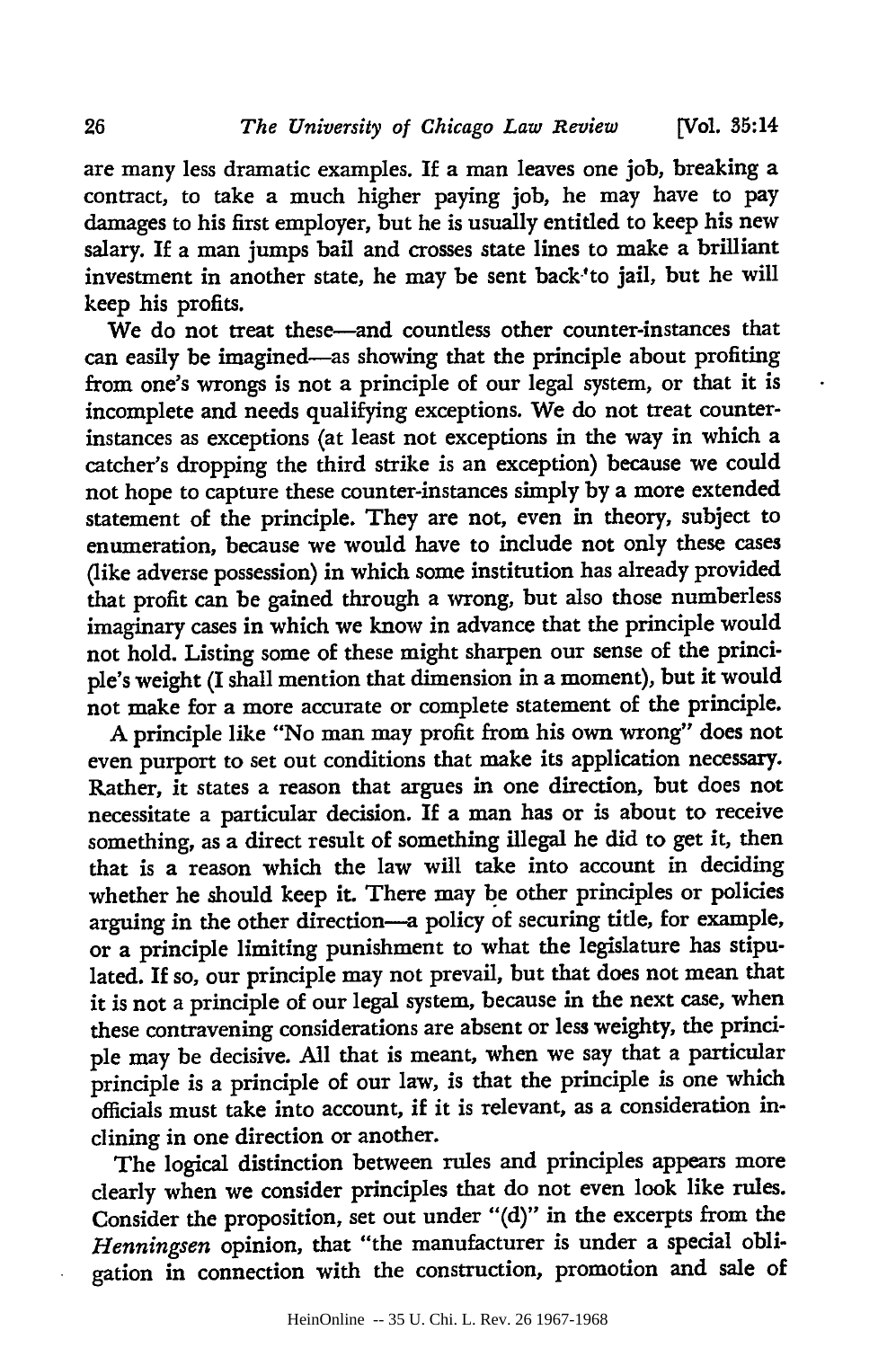his cars." This does not even purport to define the specific duties such a special obligation entails, or to tell us what rights automobile consumers acquire as a result. It merely states-and this is an essential link in the *Henningsen* argument-that automobile manufacturers must be held to higher standards than other manufacturers, and are less entitled to rely on the competing principle of freedom of contract. It does not mean that they may never rely on that principle, or that courts may rewrite automobile purchase contracts at will; it means only that if a particular clause seems unfair or burdensome, courts have less reason to enforce the clause than if it were for the purchase of neckties. The "special obligation" counts in favor, but does not in itself necessitate, a decision refusing to enforce the terms of an automobile purchase contract.

This first difference between rules and principles entails another. Principles have a dimension that rules do not-the dimension of weight or importance. When principles intersect (the policy of protecting automobile consumers intersecting with principles of freedom of contract, for example), one who must resolve the conflict has to take into account the relative weight of each. This cannot be, of course, an exact measurement, and the judgment that a particular principle or policy is more important than another will often be a controversial one. Nevertheless, it is an integral part of the concept of a principle that it has this dimension, that it makes sense to ask how important or how weighty it is.

Rules do not have this dimension. We can speak of rules as being *functionally* important or unimportant (the baseball rule that three strikes are out is more important than the rule that runners may advance on a balk, because the game would be much more changed with the first rule altered than the second). In this sense, one legal rule may be more important than another because it has a greater or more important role in regulating behavior. But we cannot say that one rule is more important than another within the system of rules, so that when two rules conflict one supercedes the other by virtue of its greater weight. If two rules conflict, one of them cannot be a valid rule. The decision as to which is valid, and which must be abandoned or recast, must be made by appealing to considerations beyond the rules themselves. A legal system might regulate such conflicts by other rules, which prefer the rule enacted by the higher authority, or the rule enacted later, or the more specific rule, or something of that sort. A legal system may also prefer the rule supported by the more important principles. (Our own legal system uses both of these techniques.)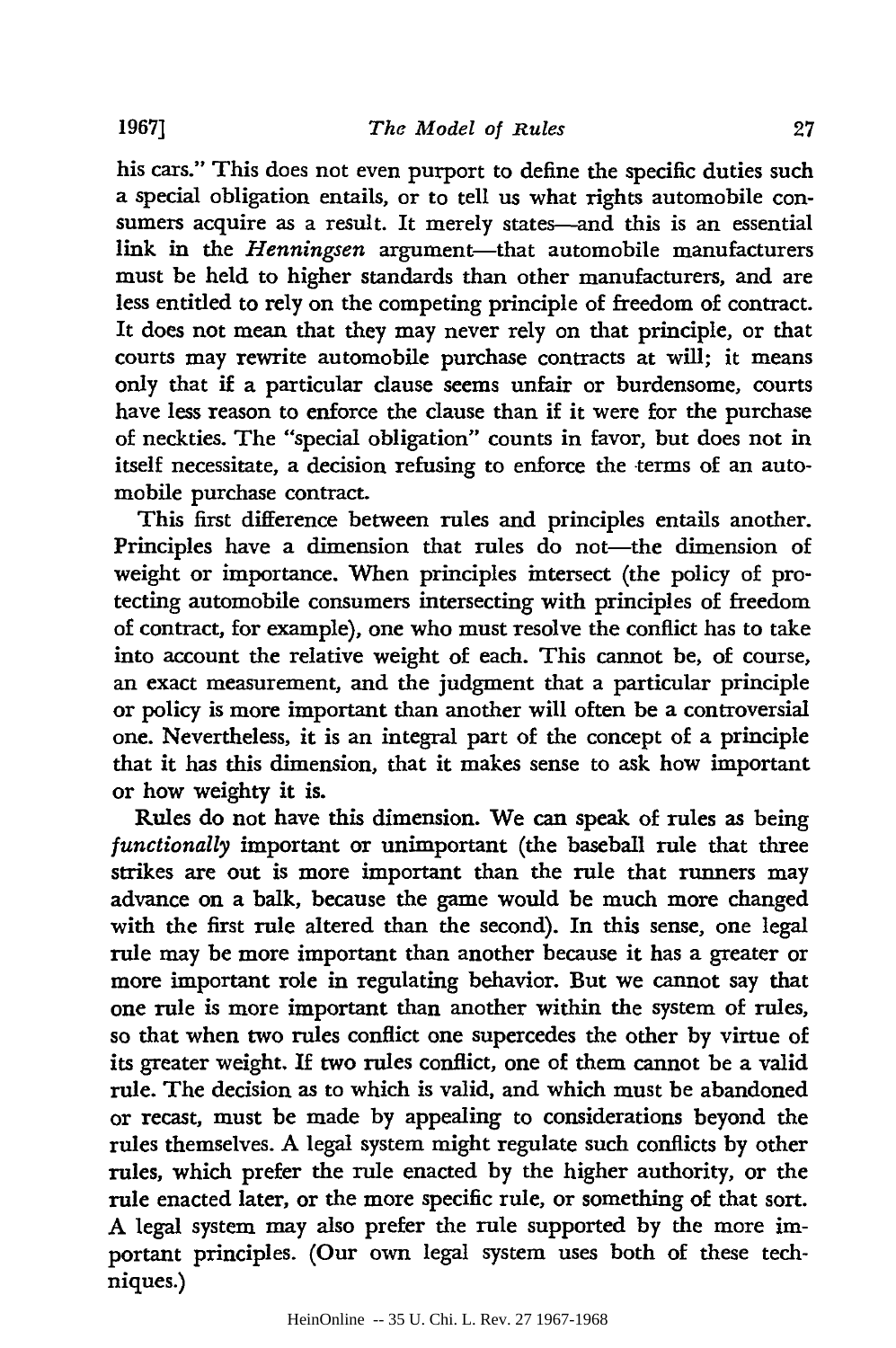It is not always clear from the form of a standard whether it is a rule or a principle. **"A** will is invalid unless signed by three witnesses" is not very different in form from **"A** man may not profit from his own wrong," but one who knows something of American law knows that he must take the first as stating a rule and the second as stating a principle. In many cases the distinction is difficult to make-it may not have been settled how the standard should operate, and this issue may itself be a focus of controversy. The first amendment to the United States Constitution contains the provision that Congress shall not abridge freedom of speech. Is this a rule, so that if a particular law does abridge freedom of speech, it follows that it is unconstitutional? Those who claim that the first amendment is "an absolute" say that it must be taken in this way, that is, as a rule. Or does it merely state a principle, so that when an abridgement of speech is discovered, it is unconstitutional unless the context presents some other policy or principle which in the circumstances is weighty enough to permit the abridgement? That is the position of those who argue for what is called the "clear and present danger" test or some other form of "balancing."

Sometimes a rule and a principle can play much the same role, and the difference between them is almost a matter of form alone. The first section of the Sherman Act states that every contract in restraint of trade shall be void. The Supreme Court had to make the decision whether this provision should be treated as a rule in its own terms (striking down every contract "which restrains trade," which almost any contract does) or as a principle, providing a reason for striking down a contract in the absence of effective contrary policies. The Court construed the provision as a rule, but treated that rule as containing the word "unreasonable," and as prohibiting only "unreasonable" restraints of trade.19 This allowed the provision to function logically as a rule (whenever a court finds that the restraint is "unreasonable" it is bound to hold the contract invalid) and substantially as a principle (a court must take into account a variety of other principles and policies in determining whether a particular restraint in particular economic circumstances is "unreasonable").

Words like "reasonable," "negligent," "unjust," and "significant" often perform just this function. Each of these terms makes the application of the rule which contains it depend to some extent upon principles or policies lying beyond the rule, and in this way makes that rule itself more like a principle. But they do not quite turn the

**<sup>19</sup>** Standard Oil v. United States, 221 **U.S.** *1,* **60** (1911); United States v. American Tobacco Co., 221 **U.S. 106, 180** (1911).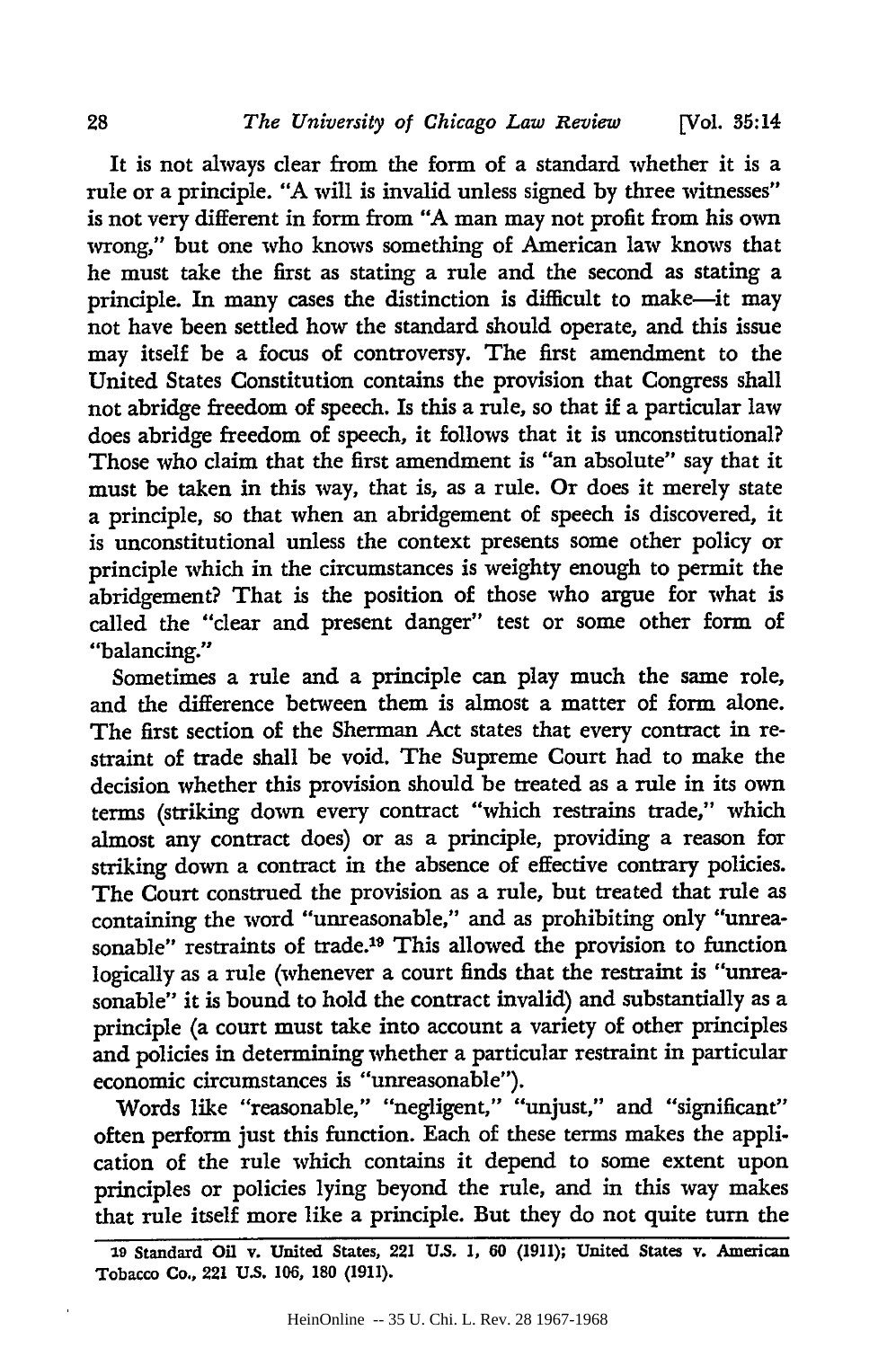rule into a principle, because even the least confining of these terms restricts the *kind* of other principles and policies on which the rule depends. If we are bound by a rule that says that "unreasonable" contracts are void, or that grossly "unfair" contracts will not be enforced, much more judgment is required than if the quoted terms were omitted. But suppose a case in which some consideration of policy or principle suggests that a contract should be enforced even though its restraint is not reasonable, or even though it is grossly unfair. Enforcing these contracts would be forbidden **by** our rules, and thus permitted only if these rules were abandoned or modified. If we were dealing, however, not with a rule but with a policy against enforcing unreasonable contracts, or a principle that unfair contracts ought not to be enforced, the contracts could be enforced without alteration of the law.

# IV. **PRINCIPLES AND THE CONCEPT OF** LAW

Once we identify legal principles as separate sorts of standards, different from legal rules, we are suddenly aware of them all around us. Law teachers teach them, lawbooks cite them, legal historians celebrate them. But they seem most energetically at work, carrying most weight, in difficult lawsuits like *Riggs and Henningsen.* In cases like these, principles play an essential part in arguments supporting **judg**ments about particular legal rights and obligations. After the case is decided, we may say that the case stands for a particular rule *(e.g.,* the rule that one who murders is not eligible to take under the will of his victim). But the rule does not exist before the case is decided; the court cites principles as its justification for adopting and applying a new rule. In *Riggs,* the court cited the principle that no man may profit from his own wrong as a background standard against which to read the statute of wills and in this way justified a new interpretation of that statute. In *Henningsen,* the court cited a variety of intersecting principles and policies as authority for a new rule respecting manufacturer's liability for automobile defects.

An analysis of the concept of legal obligation must therefore account for the important role of principles in reaching particular decisions of law. There are two very different tacks we might take.

(a) We might treat legal principles the way we treat legal rules and say that some principles are binding as law and must be taken into account **by** judges and lawyers who make decisions of legal obligation. If we took this tack, we should say that in the United States, at least, the "law" includes principles as well as rules.

**(b)** We might, on the other hand, deny that principles can be bind-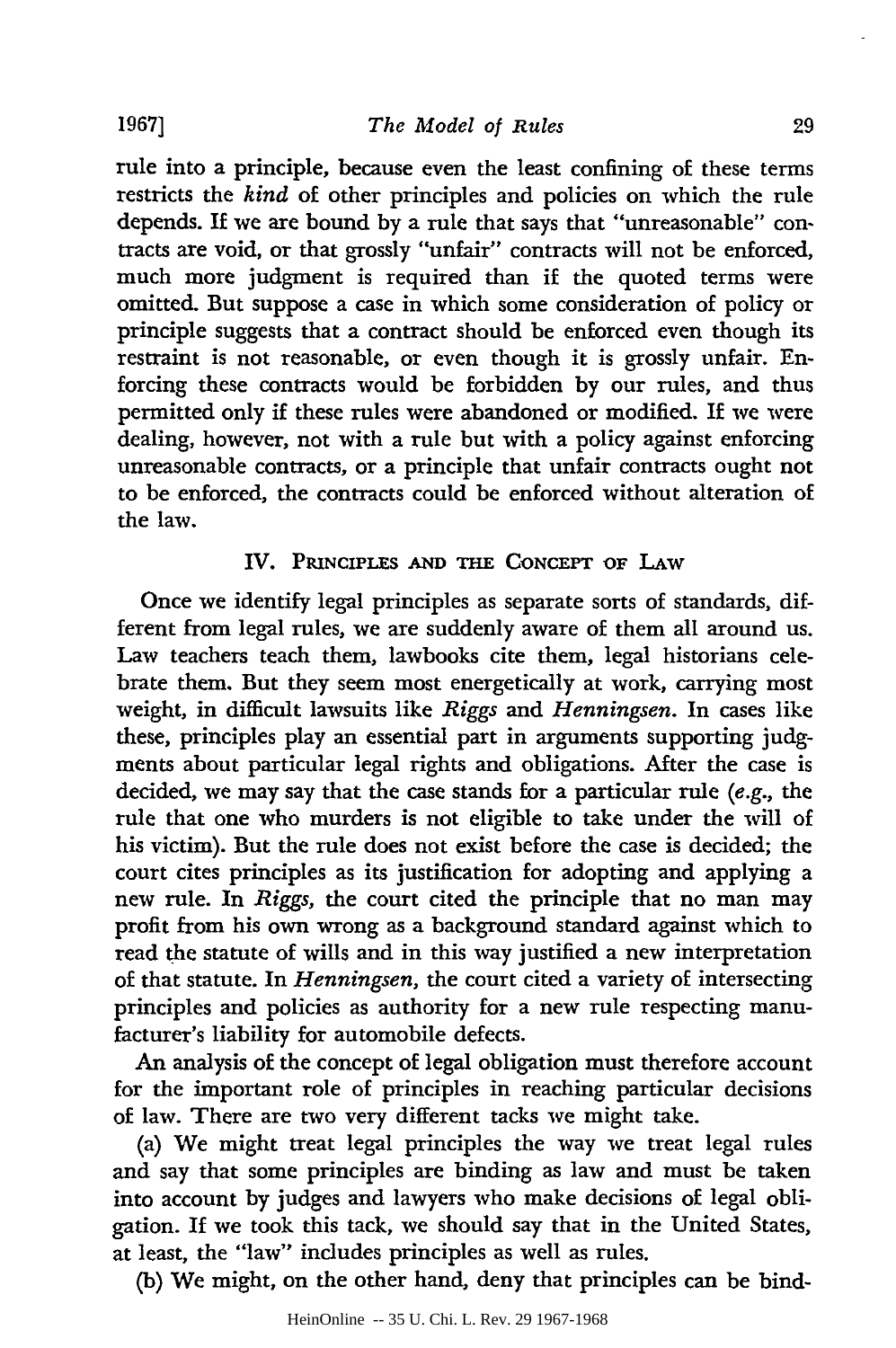**[Vol. 35:14**

ing the way some rules are. We would say, instead, that in cases like *Riggs* or *Henningsen* the judge reaches beyond the rules that he is bound to apply (reaches, that is, beyond the "law") for extra-legal principles he is free to follow if he wishes.

One might think that there is not much difference between these two lines of attack, that it is only a verbal question of how one wants to use the word "law." But that is a mistake, because the choice between these two accounts has the greatest consequences for an analysis of legal obligation. It is a choice between two *concepts* of a legal principle, a choice we can clarify by comparing it to a choice we might make between two concepts of a legal rule. We sometimes say of someone that he "makes it a rule" to do something, when we mean that he has chosen to follow a certain practice. We might say that someone has made it a rule, for example, to run a mile before breakfast because he wants to be healthy and believes in a regimen. We do not mean, when we say this, that he is *bound* by the rule that he must run a mile before breakfast, or even that he regards it as binding upon him. Accepting a rule as binding is something different from making it a rule to do something. If we use Hart's example again, there is a difference between saying that Englishmen make it a rule to see a movie once a week, and saying that the English have a rule that one must see a movie once a week. The second implies that if an Englishman does not follow the rule, he is subject to criticism or censure, but the first does not. The first does not exclude the possibility of a *sort* of criticism-we cay say that one who does not see movies is neglecting his education-but we do not suggest that he is doing something wrong *just* in not following the rule.20

If we think of the judges of a community as a group, we could describe the rules of law they follow in these two different ways. We could say, for instance, that in a certain state the judges make it a rule not to enforce wills unless there are three witnesses. This would not imply that the rare judge who enforces such a rule is doing anything wrong just for that reason. On the other hand we can say that in that state a rule of law requires judges not to enforce such wills; this does imply that a judge who enforces them is doing something wrong. Hart, Austin and other positivists, of course, would insist on this latter account of legal rules; they would not at all be satisfied with the "make it a rule" account. It is not a verbal question of which account is right. It is a question of which describes the social situation more

**<sup>20</sup>** The distinction is in substance the same as that made **by** Rawls, *Two* Concepts of *Rules,* 64 **PHILosoPHiCAL REv.** 5 **(1955).**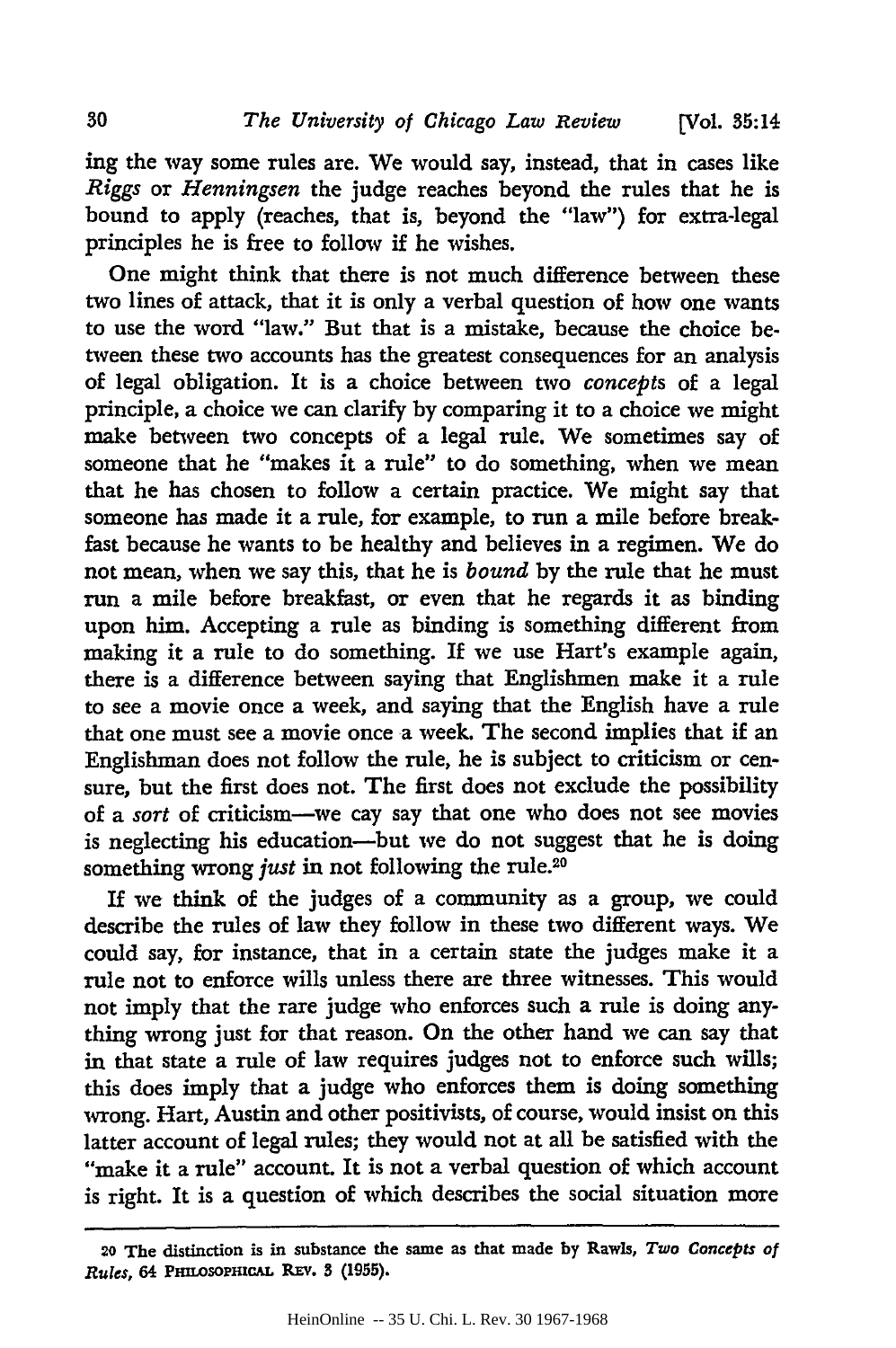accurately. Other important issues turn on which description we accept. If judges simply "make it a rule" not to enforce certain contracts, for example, then we cannot say, before the decision, that anyone is "entitled" to that result, and that proposition cannot enter into any justification we might offer for the decision.

The two lines of attack on principles parallel these two accounts of rules. The first tack treats principles as binding upon judges, so that they are wrong not to apply the principles when they are pertinent. The second tack treats principles as summaries of what most judges "make it a principle" to do when forced to go beyond the standards that bind them. The choice between these approaches will affect, perhaps even determine, the answer we can give to the question whether the judge in a hard case like *Riggs* or *Henningsen* is attempting to enforce pre-existing legal rights and obligations. If we take the first tack, we are still free to argue that because such judges are applying binding legal standards they are enforcing legal rights and obligations. But **if** we take the second, we are out of court on that issue, and we must acknowledge that the murderer's family in *Riggs* and the manufacturer in *Henningsen* were deprived of their property **by** an act of judicial discretion applied *ex post facto.* This may not shock many readers-the notion of judicial discretion has percolated through the legal community-but it does illustrate one of the most nettlesome of the puzzles that drive philosophers to worry about legal obligation. If taking property away in cases like these cannot **be** justified **by** appealing to an established obligation, another justification must be found, and nothing satisfactory has yet been supplied.

In my skeleton diagram of positivism, previously set out, I listed the doctrine of judicial discretion as the second tenet. Positivists hold that when a case is not covered **by** a clear rule, a judge must exercise his discretion to decide that case **by** what amounts to a fresh piece of legislation. There may be an important connection between this doctrine and the question of which of the two approaches to legal principles we must take. We shall therefore want to ask whether the doctrine is correct, and whether it implies the second approach, as it seems on its face to do. En route to these issues, however, we shall have to polish our understanding of the concept of discretion. I shall try to show how certain confusions about that concept, and in particular a failure to discriminate different senses in which it is used, account for the popularity of the doctrine of discretion. I shall argue that in the sense in which the doctrine does have a bearing on our treatment of principles, it is entirely unsupported **by** the arguments the positivists use to defend it.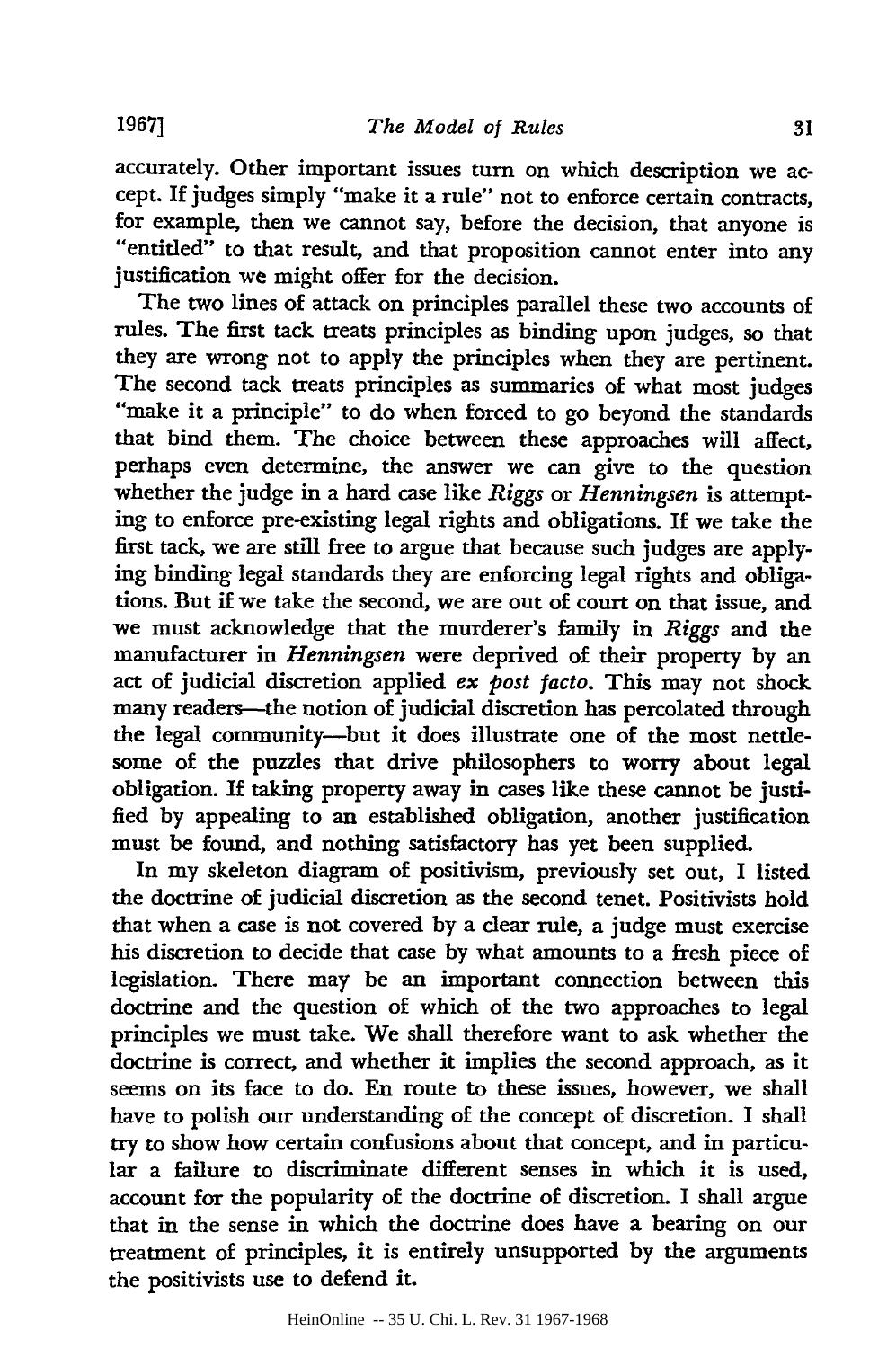#### V. DISCRETION

The concept of discretion was lifted by the positivists from ordinary language, and to understand it we must put it back *in habitat* for a moment. What does it mean, in ordinary life, to say that someone "has discretion"? The first thing to notice is that the concept is out of place in all but very special contexts. For example, you would not say that I either do or do not have discretion to choose a house for my family. It is not true that I have "no discretion" in making that choice, and yet it would be almost equally misleading to say that I do have discretion. The concept of discretion is at home in only one sort of context: when someone is in general charged with making decisions subject to standards set by a particular authority. It makes sense to speak of the discretion of a sergeant who is subject to orders of superiors, or the discretion of a sports official or contest judge who is governed by a rule book or the terms of the contest. Discretion, like the hole in a doughnut, does not exist except as an area left open by a surrounding belt of restriction. It is therefore a relative concept. It always makes sense to ask, "Discretion under which standards?" or "Discretion as to which authority?" Generally the context will make the answer to this plain, but in some cases the official may have discretion from one standpoint though not from another.

Like almost all terms, the precise meaning of "discretion" is affected by features of the context. The term is always colored by the background of understood information against which it is used. Although the shadings are many, it will be helpful for us to recognize some gross distinctions.

Sometimes we use "discretion" in a weak sense, simply to say that for some reason the standards an official must apply cannot be applied mechanically but demand the use of judgment. We use this weak sense when the context does not already make that clear, when the background our audience assumes does not contain that piece of information. Thus we might say, "The sergeant's orders left him a great deal of discretion," to those who do not know what the sergeant's orders were or who do not know something that made those orders vague or hard to carry out. It would make perfect sense to add, by way of amplification, that the lieutenant had ordered the sergeant to take his five most experienced men on patrol but that it was hard to determine which were the most experienced.

Sometimes we use the term in a different weak sense, to say only that some official has final authority to make a decision and cannot be reviewed and reversed by any other official. We speak this way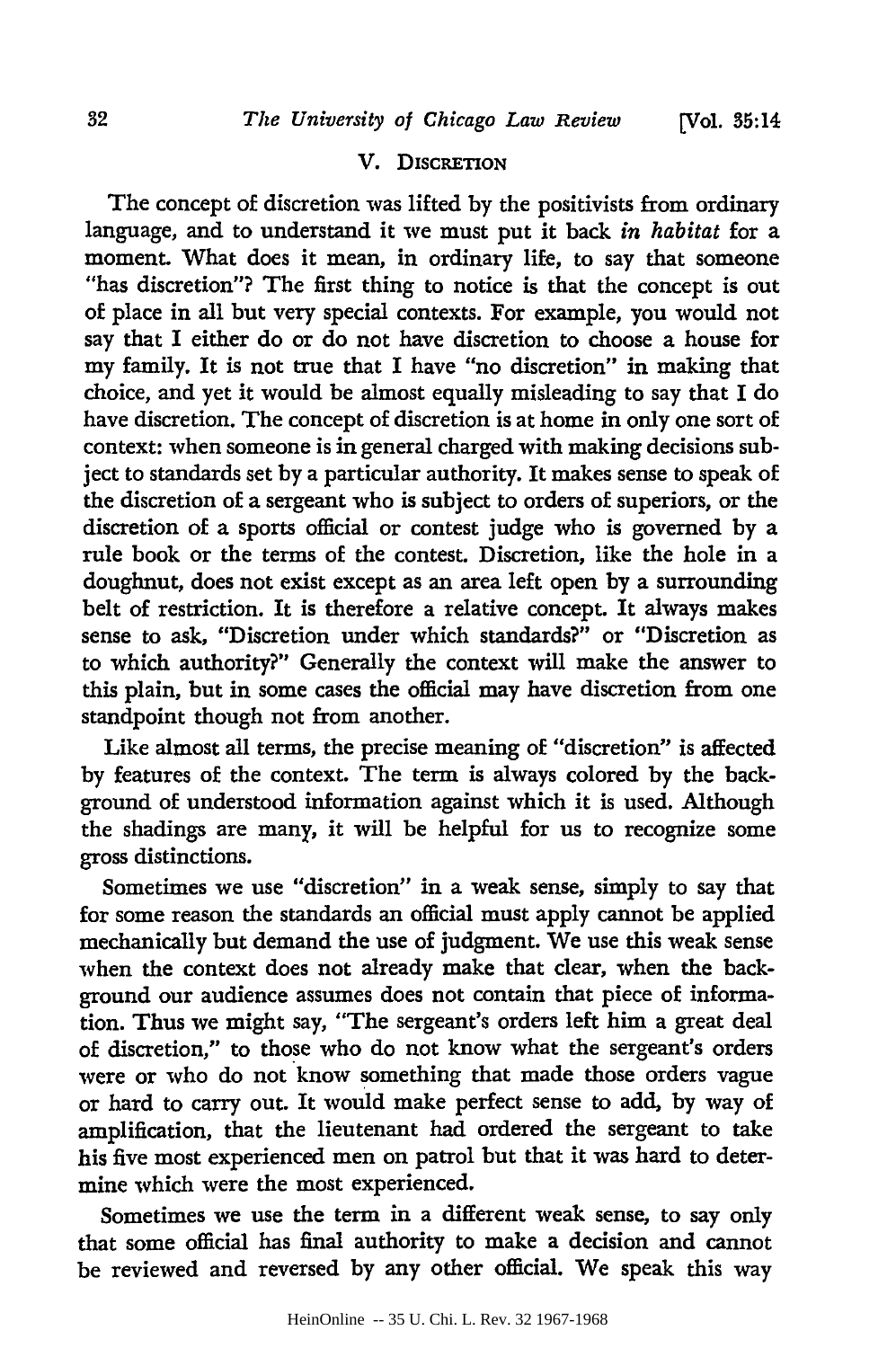when the official is part of a hierarchy of officials structured so that some have higher authority but in which the patterns of authority are different for different classes of decision. Thus we might say that in baseball certain decisions, like the decision whether the ball or the runner reached second base first, are left to the discretion of the second base umpire, if we mean that on this issue the head umpire has no power to substitute his own judgment if he disagrees.

I call both of these senses weak to distinguish them from a stronger sense. We use "discretion" sometimes not merely to say that an official must use judgment in applying the standards set him by authority, or that no one will review that exercise of judgment, but to say that on some issue he is simply not bound by standards set by the authority in question. In this sense we say that a sergeant has discretion who has been told to pick any five men for patrol he chooses or that a judge in a dog show has discretion to judge airedales before boxers if the rules do not stipulate an order of events. We use this sense not to comment on the vagueness or difficulty of the standards, or on who has the final word in applying them, but on their range and the decisions they purport to control. If the sergeant is told to take the five most experienced men, he does not have discretion in this strong sense because that order purports to govern his decision. The boxing referee who must decide which fighter has been the more aggressive does not have discretion, in the strong sense, for the same reason.<sup>21</sup>

If anyone said that the sergeant or the referee had discretion in these cases, we should have to understand him, if the context permitted, as using the term in one of the weak senses. Suppose, for example, the lieutenant ordered the sergeant to select the five men he deemed most experienced, and then added that the sergeant had discretion to choose them. Or the rules provided that the referee should award the round to the more aggressive fighter, with discretion in selecting him. We should have to understand these statements in the second weak sense, as speaking to the question of review of the decision. The first weak sense-that the decisions take judgment-would be otiose, and the third, strong sense is excluded by the statements themselves.

We must avoid one tempting confusion. The strong sense of discretion is not tantamount to license, and does not exclude criticism. Almost any situation in which a person acts (including those in which

HeinOnline -- 35 U. Chi. L. Rev. 33 1967-1968

<sup>21</sup>**I** have not spoken of that jurisprudential favorite, "limited" discretion, because that concept presents no special difficulties if we remember the relativity of discretion. Suppose the sergeant is told to choose from "amongst" experienced men, or to "take experience into account." We might say either that he has (limited) discretion in picking his patrol, or (full) discretion to either pick amongst experienced men or decide what else to take into account.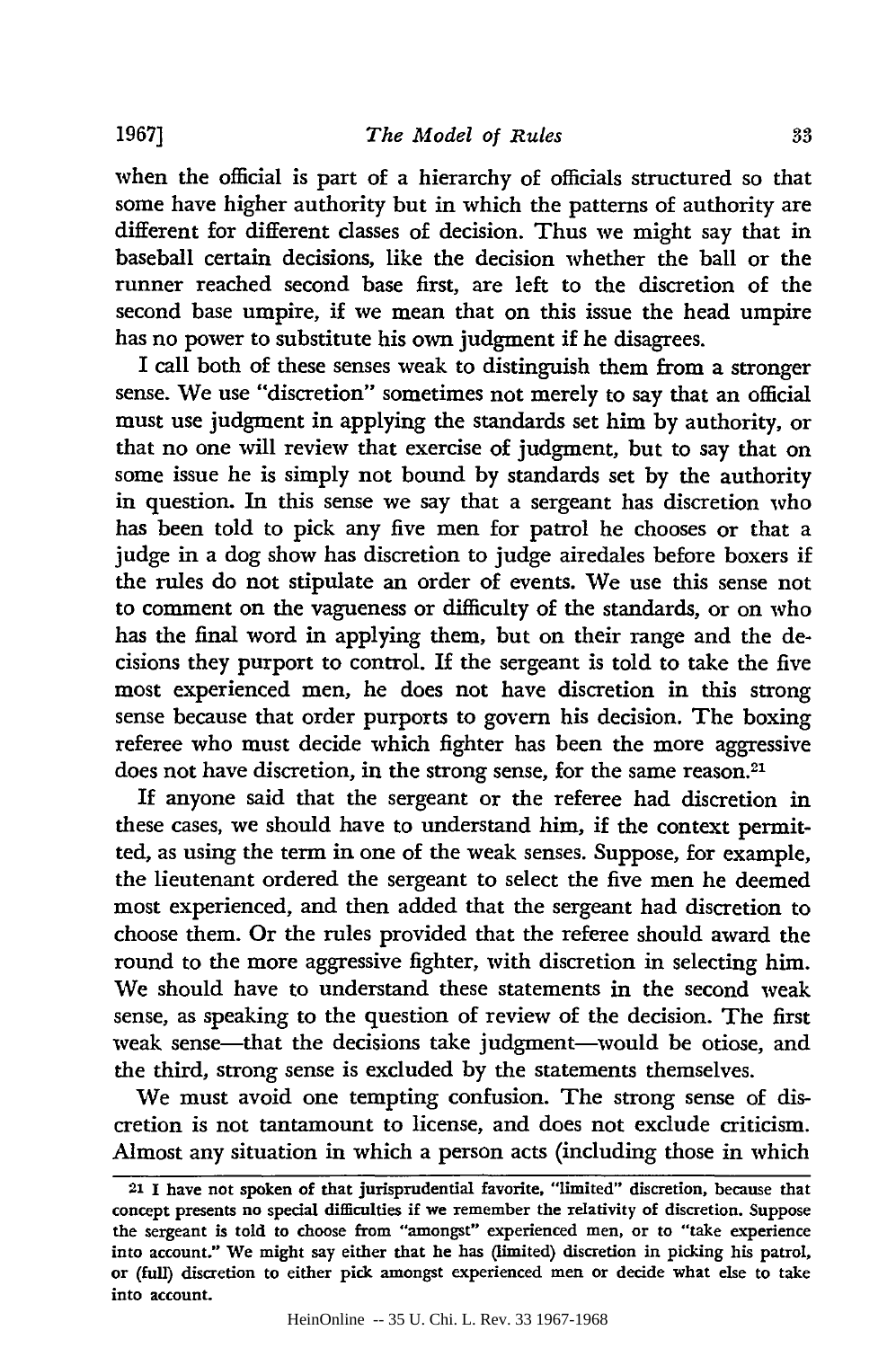**[Vol. 35:14**

there is no question of decision under special authority, and so no question of discretion) makes relevant certain standards of rationality, fairness, and effectiveness. We criticize each other's acts in terms of these standards, and there is no reason not to do so when the acts are within the center rather than beyond the perimeter of the doughnut of special authority. So we can say that the sergeant who was given discretion (in the strong sense) to pick a patrol did so stupidly or maliciously or carelessly, or that the judge who had discretion in the order of viewing dogs made a mistake because he took boxers first although there were only three airedales and many more boxers. An official's discretion means not that he is free. to decide without recourse to standards of sense and fairness, but only that his decision is not controlled **by** a standard furnished **by** the particular authority we have in mind when we raise the question of discretion. Of course this latter sort of freedom is important; that is why we have the strong sense of discretion. Someone who has discretion in this third sense can be criticized, but not for being disobedient, as in the case of the soldier. He can be said to have made **a** mistake, but not to have **de**prived a participant of a decision to which he was entitled, as in the case of a sports official or contest judge.

We may now return, with these observations in hand, to the positivists' doctrine of judicial discretion. That doctrine argues that if a case is not controlled **by** an established rule, the judge must decide it **by** exercising discretion. We want to examine this doctrine and to test its bearing on our treatment of principles; but first we must ask in which sense of discretion we are to understand it.

Some nominalists argue that judges always have discretion, even when a dear rule is in point, because judges are ultimately the final arbiters of the law. This doctrine of discretion uses the second weak sense of that term, because it makes the point that no higher authority reviews the decisions of the highest court. It therefore has no bearing on the issue of how we account for principles, any more than it bears on how we account for rules.

The positivists do not mean their doctrine this way, because they say that a judge has no discretion when a dear and established rule is available. If we attend to the positivists' arguments for the doctrine we may suspect that they use discretion in the first weak sense to mean only that judges must sometimes exercise judgment in applying legal standards. Their arguments call attention to the fact that some rules of law are vague (Professor Hart, for example, says that all rules of law have "open texture"), and that some cases arise (like *Henningsen)* in which no established rule seems to be suitable. They emphasize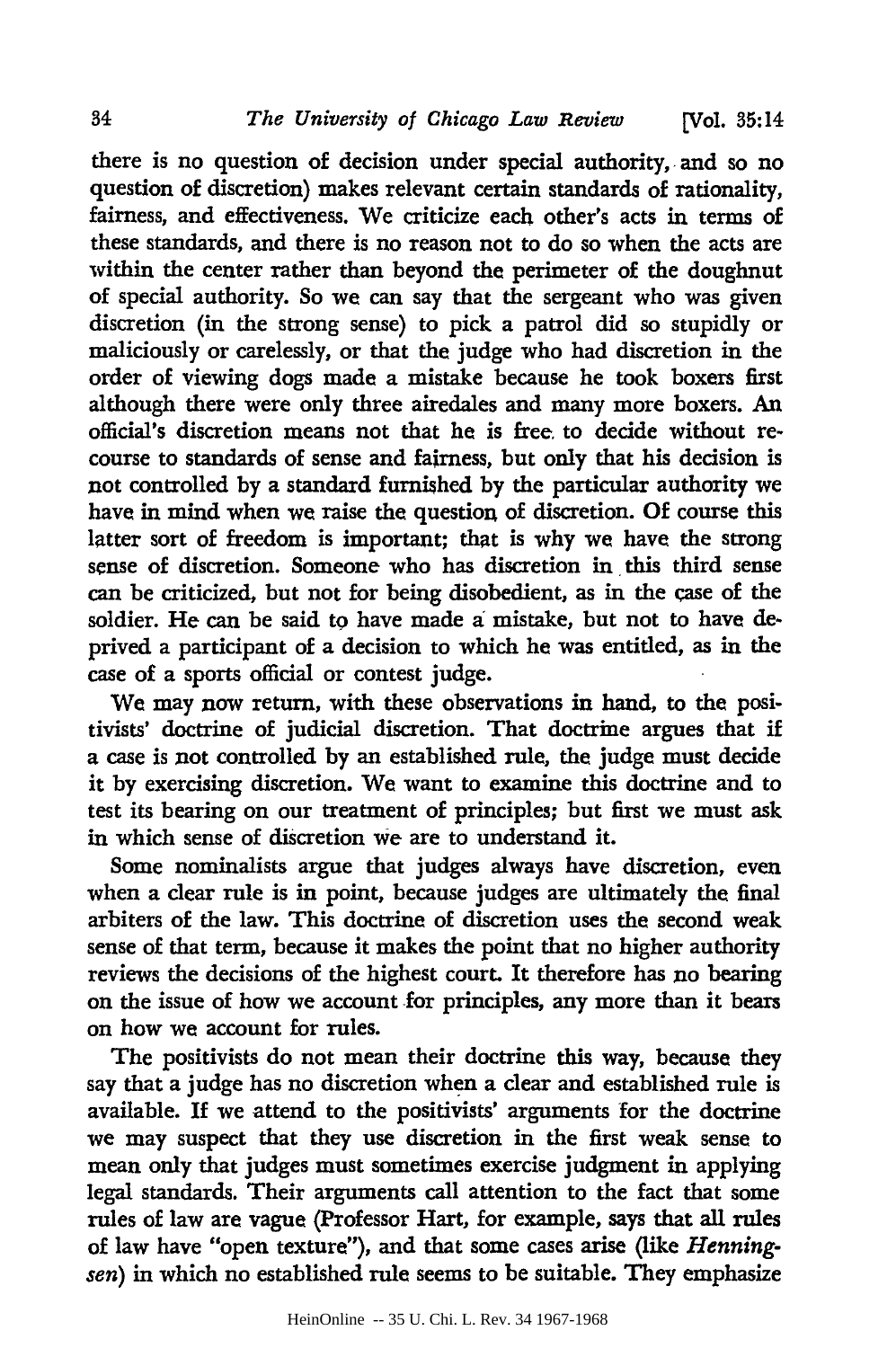that judges must sometimes agonize over points of law, and that two equally trained and intelligent judges will often disagree.

These points are easily made; they are commonplace to anyone who has any familiarity with law. Indeed, that is the difficulty with assuming that positivists mean to use "discretion" in this weak sense. The proposition that when no clear rule is available discretion in the sense of judgment must be used is a tautology. It has no bearing, moreover, on the problem of how to account for legal principles. It is perfectly consistent to say that the judge in *Riggs,* for example, had to use judgment, and that he was bound to follow the principle that no man may profit from his own wrong. The positivists speak as if their doctrine of judicial discretion is an insight rather than a tautology, and as if it does have a bearing on the treatment of principles. Hart, for example, says that when the judge's discretion is in play, we can no longer speak of his being bound by standards, but must speak rather of what standards he "characteristically uses."<sup>22</sup> Hart thinks that when judges have discretion, the principles they cite must be treated on our second approach, as what courts "make it a principle" to do.

It therefore seems that positivists, at least sometimes, take their doctrine in the third, strong sense of discretion. In that sense it does bear on the treatment of principles; indeed, in that sense it is nothing less than a restatement of our second approach. It is the same thing to say that when a judge runs out of rules he has discretion, in the sense that he is not bound by any standards from the authority of law, as to say that the legal standards judges cite other than rules are not binding on them.

So we must examine the doctrine of judicial discretion in the strong sense. (I shall henceforth use the term "discretion" in that sense.) Do the principles judges cite in cases like *Riggs* or *Henningsen* control their decisions, as the sergeant's orders to take the most experienced men or the referee's duty to choose the more aggressive fighter control the decisions of these officials? What arguments could a positivist supply to show that they do not?

(1) A positivist might argue that principles cannot be binding or obligatory. That would be a mistake. It is always a question, of course, whether any particular principle is *in fact* binding upon some legal official. But there is nothing in the logical character of a principle that renders it incapable of binding him. Suppose that the judge in *Henningsen* had failed to take any account of the principle that automobile manufacturers have a special obligation to their consumers,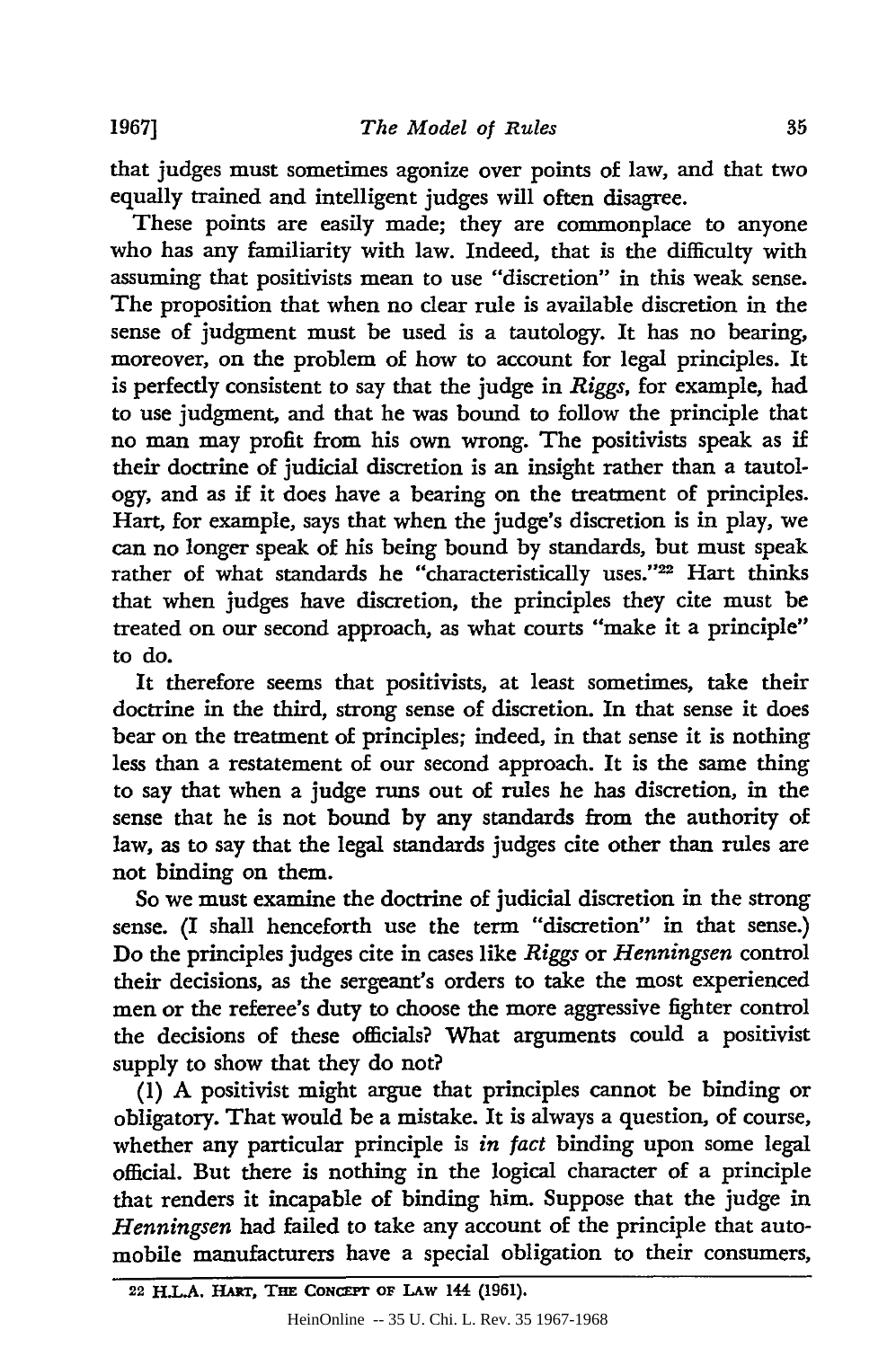or the principle that the courts seek to protect those whose bargaining position is weak, but had simply decided for the defendant by citing the principle of freedom of contract without more. His critics would not have been content to point out that he had not taken account of considerations that other judges have been attending to for some time. Most would have said that it was his duty to take the measure of these principles and that the plaintiff was entitled to have him do so. We mean no more, when we say that a *rule* is binding upon a judge, than that he must follow it if it applies, and that if he does not he will on that account have made a mistake.

It will not do to say that in a case like *Henningsen* the court is only "morally" obligated to take particular principles into account, or that it is "institutionally" obligated, or obligated as a matter of judicial "craft," or something of that sort. The question will still remain why this type of obligation (whatever we call it) is different from the obligation that rules impose upon judges, and why it entitles us to say that principles and policies are not part of the law but are merely extra-legal standards "courts characteristically use."

(2) A positivist might argue that even though some principles are binding, in the sense that the judge must take them into account, they cannot determine a particular result. This is a harder argument to assess because it is not clear what it means for a standard to "determine" a result. Perhaps it means that the standard *dictates* the result whenever it applies so that nothing else counts. If so, then it is certainly true that individual principles do not determine results, but that is only another way of saying that principles are not rules. Only rules dictate results, come what may. When a contrary result has been reached, the rule has been abandoned or changed. Principles do not work that way; they incline a decision one way, though not conclusively, and they survive intact when they do not prevail. This seems no reason for concluding that judges who must reckon with principles have discretion because a set of principles *can* dictate a result. If a judge believes that principles he is bound to recognize point in one direction and that principles pointing in the other direction, if any, are not of equal weight, then he must decide accordingly, just as he must follow what he believes to be a binding rule. He may, of course, be wrong in his assessment of the principles, but he may also be wrong in his judgment that the rule is binding. The sergeant and the referee, we might add, are often in the same boat. No one factor dictates which soldiers are the most experienced or which fighter the more aggressive. These officials must make judgments of the relative weights of these various factors; they do not on that account have discretion.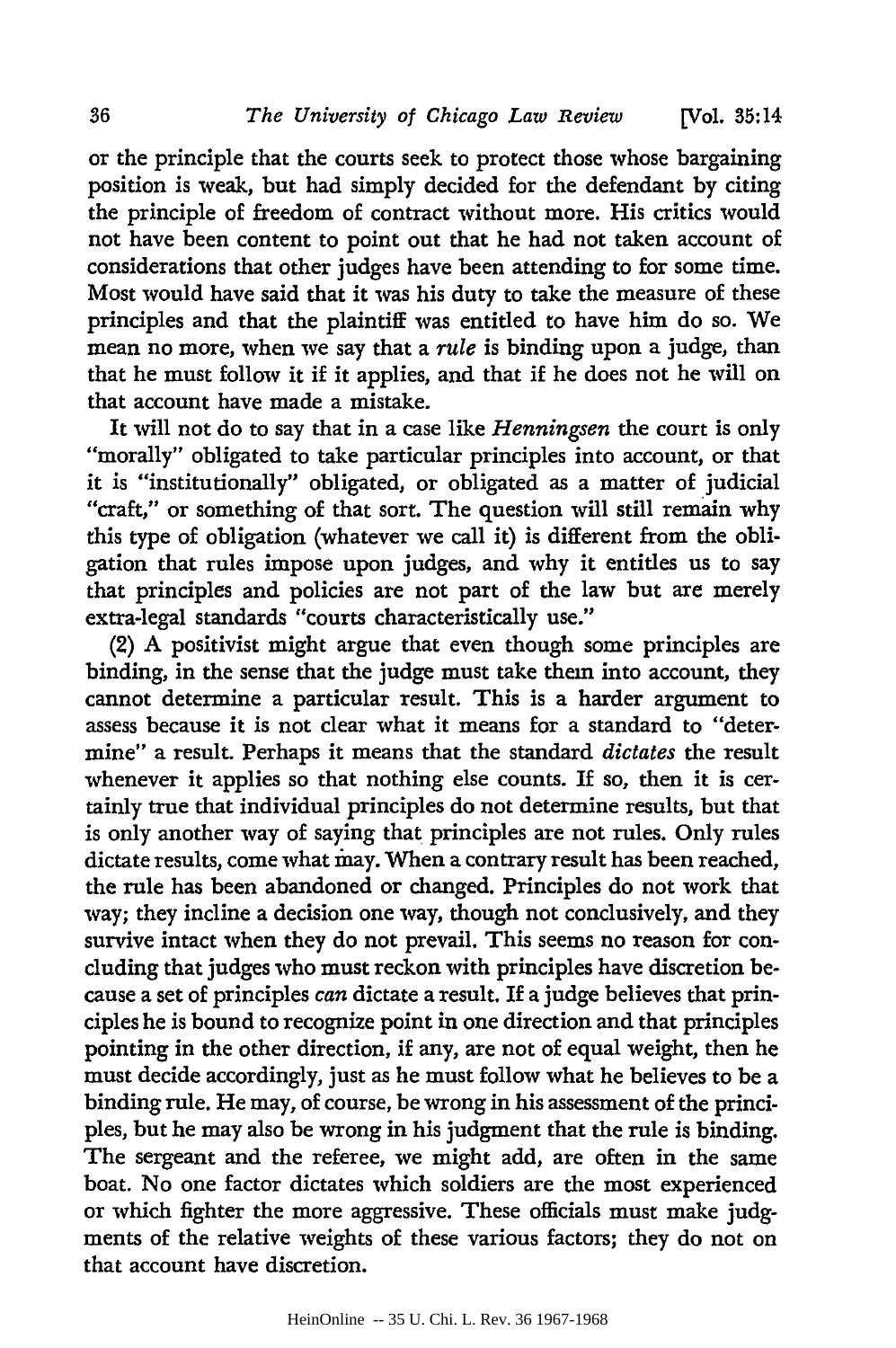(3) A positivist might argue that principles cannot count as law because their authority, and even more so their weight, are congenitally *controversial.* It is true that generally we cannot *demonstrate* the authority or weight of a particular principle as we can sometimes demonstrate the validity of a rule by locating it in an act of Congress or in the opinion of an authoritative court. Instead, we make a case for a principle, and for its weight, by appealing to an amalgam of practice and other principles in which the implications of legislative and judicial history figure along with appeals to community practices and understandings. There is no litmus paper for testing the soundness of such a case-it is a matter of judgment, and reasonable men may disagree. But again this does not distinguish the judge from other officials who do not have discretion. The sergeant has no litmus paper for experience, the referee none for aggressiveness. Neither of these has discretion, because he is bound to reach an understanding, controversial or not, of what his orders or the rules require, and to act on that understanding. That is the judge's duty as well.

Of course, if the positivists are right in another of their doctrinesthe theory that in each legal system there is an ultimate *test* for binding law like Professor Hart's rule of recognition-it follows that principles are not binding law. But the incompatibility of principles with the positivists' theory can hardly be taken as an argument that principles must be treated any particular way. That begs the question; we are interested in the status of principles because we want to evaluate the positivists' model. The positivist cannot defend his theory of a rule of recognition by fiat; if principles are not amenable to a test he must show some other reason why they cannot count as law. Since principles seem to play a role in arguments about legal obligation (witness, again, *Riggs and Henningsen),* a model that provides for that role has some initial advantage over one that excludes it, and the latter cannot properly be inveighed in its own support.

These are the most obvious of the arguments a positivist might use for the doctrine of discretion in the strong sense, and for the second approach to principles. I shall mention one strong counter-argument against that doctrine and in favor of the first approach. Unless at least some principles are acknowledged to be binding upon judges, requiring them as a set to reach particular decisions, then no rules, or very few rules, can be said to be binding upon them either.

In most American jurisdictions, and now in England also, the higher courts not infrequently reject established rules. Common law rules-those developed by earlier court decisions-are sometimes overruled directly, and sometimes radically altered by further develop-

**1967]**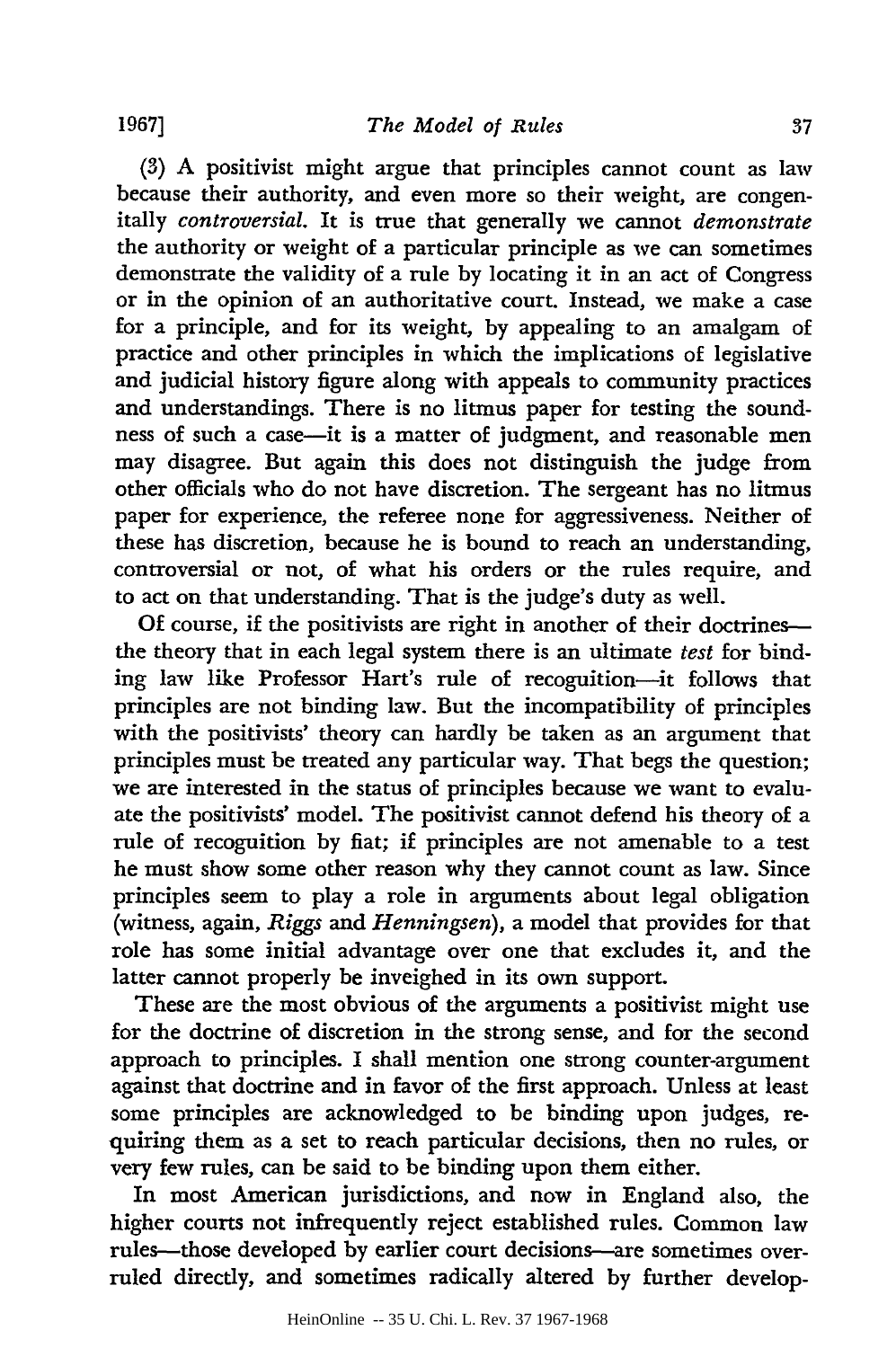ment. Statutory rules are subjected to interpretation and reinterpretation, sometimes even when the result is not to carry out what is called the "legislative intent."<sup>23</sup> If courts had discretion to change established rules, then these rules would of course not be binding upon them, and so would not be law on the positivists' model. The positivist must therefore argue that there are standards, themselves binding upon judges, that determine when a judge may overrule or alter an established rule, and when he may not.

When, then, is a judge permitted to change an existing rule of law? Principles figure in the answer in two ways. First, it **is** necessary, though not sufficient, that the judge find that the change would advance some policy or serve some principle, which policy or principle thus justifies the change. In *Riggs* the change (a new interpretation of the statute of.wills) was justified **by** the principle that no man should profit from his own wrong; in *Henningsen* certain rules about automobile manufacturer's liability were altered on the basis of the principles and policies I quoted from the opinion of the court.

But not any principle will do to justify a change, or no rule would ever be safe. There must be some principles that count and others that do not, and there must be some principles that count for more than others. It could not depend on the judge's own preferences amongst a sea of respectable extra-legal standards, any one in principle eligible, because **if** that were the case we could not say that any rules were binding. We could always imagine a judge whose preferences amongst extra-legal standards were such as would justify a shift or radical reinterpretation of even the most entrenched rule.

Second, any judge who proposes to change existing doctrine must take account of some important standards that argue against departures from established doctrine, and these standards are also for the most part principles. They include the doctrine of "legislative supremacy," a set of principles and policies that require the courts to pay a qualified deference to the acts of the legislature. They also indude the doctrine of precedent, another set of principles and policies reflecting the equities and efficiencies of consistency. The doctrines of legislative supremacy and precedent incline toward the *status quo,* each within its sphere, but they do not command it. Judges are not free, however, to pick and choose amongst the principles and policies that make up these doctrines--if they were, again, no rule could be said to be binding.

Consider, therefore, what someone implies who says that a particu-

**<sup>23</sup>***See* **Wellington & Albert,** *Statutory Interpretation and the Political Process: A Comment on Sinclair v. Atkinson,* **72 YAu- L.J. 1547 (1963).**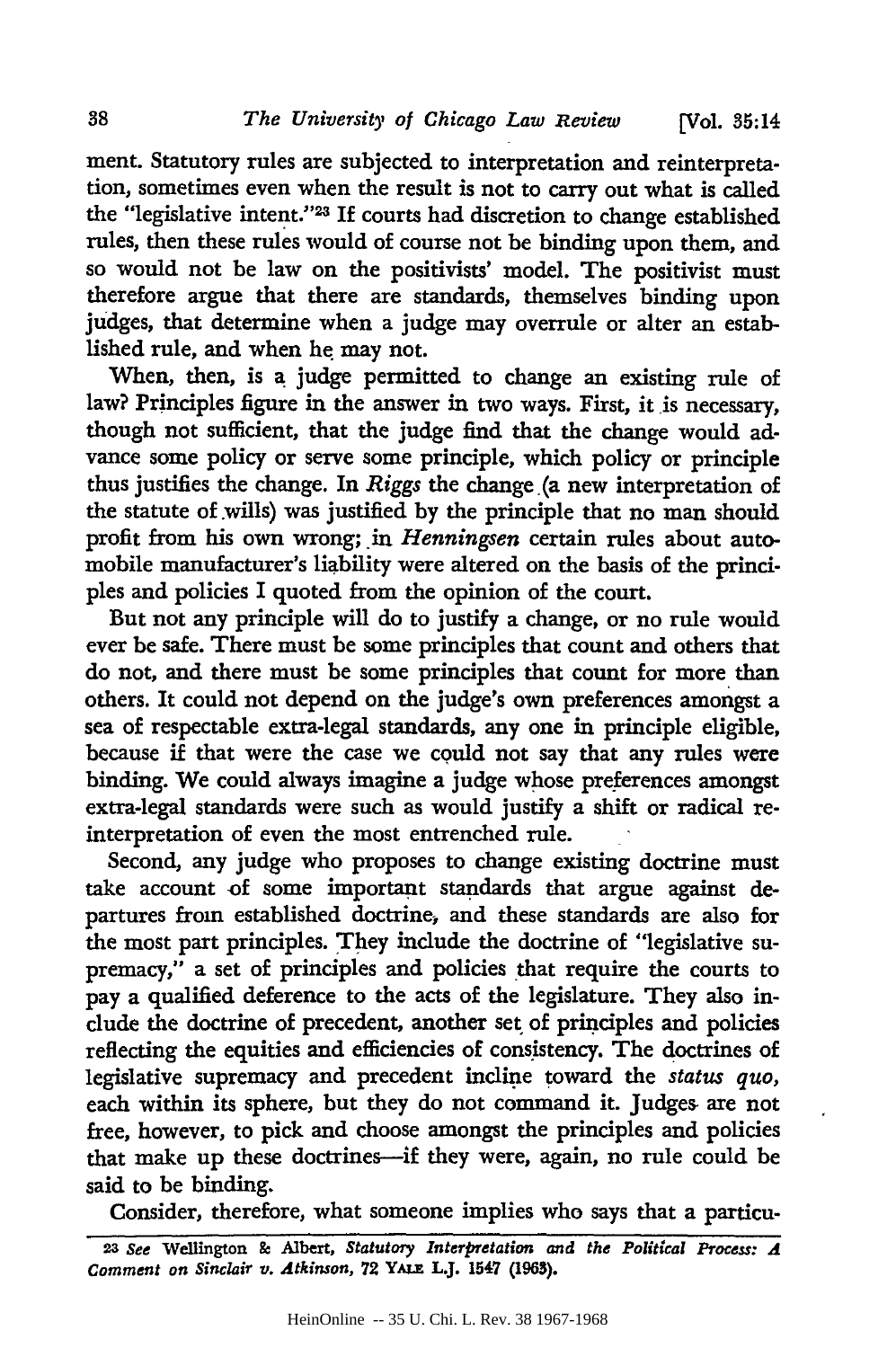lar rule is binding. He may imply that the rule is affirmatively supported by principles the court is not free to disregard, and which are collectively more weighty than other principles that argue for a change. If not, he implies that any change would be condemned by a combination of conservative principles of legislative supremacy and precedent that the court is not free to ignore. Very often, he will imply both, for the conservative principles, being principles and not rules, are usually not powerful enough to save a common law rule or an aging statute that is entirely unsupported by substantive principles the court is bound to respect. Either of these implications, of course, treats a body of principles and policies as law in the sense that rules are; it treats them as standards binding upon the officials of a community, controlling their decisions of legal right and obligation.

We are left with this issue. If the positivists' theory of judicial discretion is either trivial because it uses "discretion" in a weak sense, or unsupported because the various arguments we can supply in its defense fall short, why have so many careful and intelligent lawyers embraced it? We can have no confidence in our treatment of that theory unless we can deal with that question. It is not enough to note (although perhaps it contributes to the explanation) that "discretion" has different senses that may be confused. We do not confuse these senses when we are not thinking about law.

Part of the explanation, at least, lies in a lawyer's natural tendency to associate laws and rules, and to think of "the law" as a collection or system of rules. Roscoe Pound, who diagnosed this tendency long ago, thought that English speaking lawyers were tricked into it by the fact that English uses the same word, changing only the article, for "a law" and "the law."<sup>24</sup> (Other languages, on the contrary, use two words: "loi" and "droit," for example, and "Gesetz" and "Recht.") This may have had its effect, with the English speaking positivists, because the expression "a law" certainly does suggest a rule. But the principal reason for associating law with rules runs deeper, and lies, I think, in the fact that legal education has for a long time consisted of teaching and examining those established rules that form the cutting edge of law.

In any event, if a lawyer thinks of law as a system of rules, and yet recognizes, as he must, that judges change old rules and introduce new ones, he will come naturally to the theory of judicial discretion in the strong sense. In those other systems of rules with which he has experience (like games), the rules are the only special authority that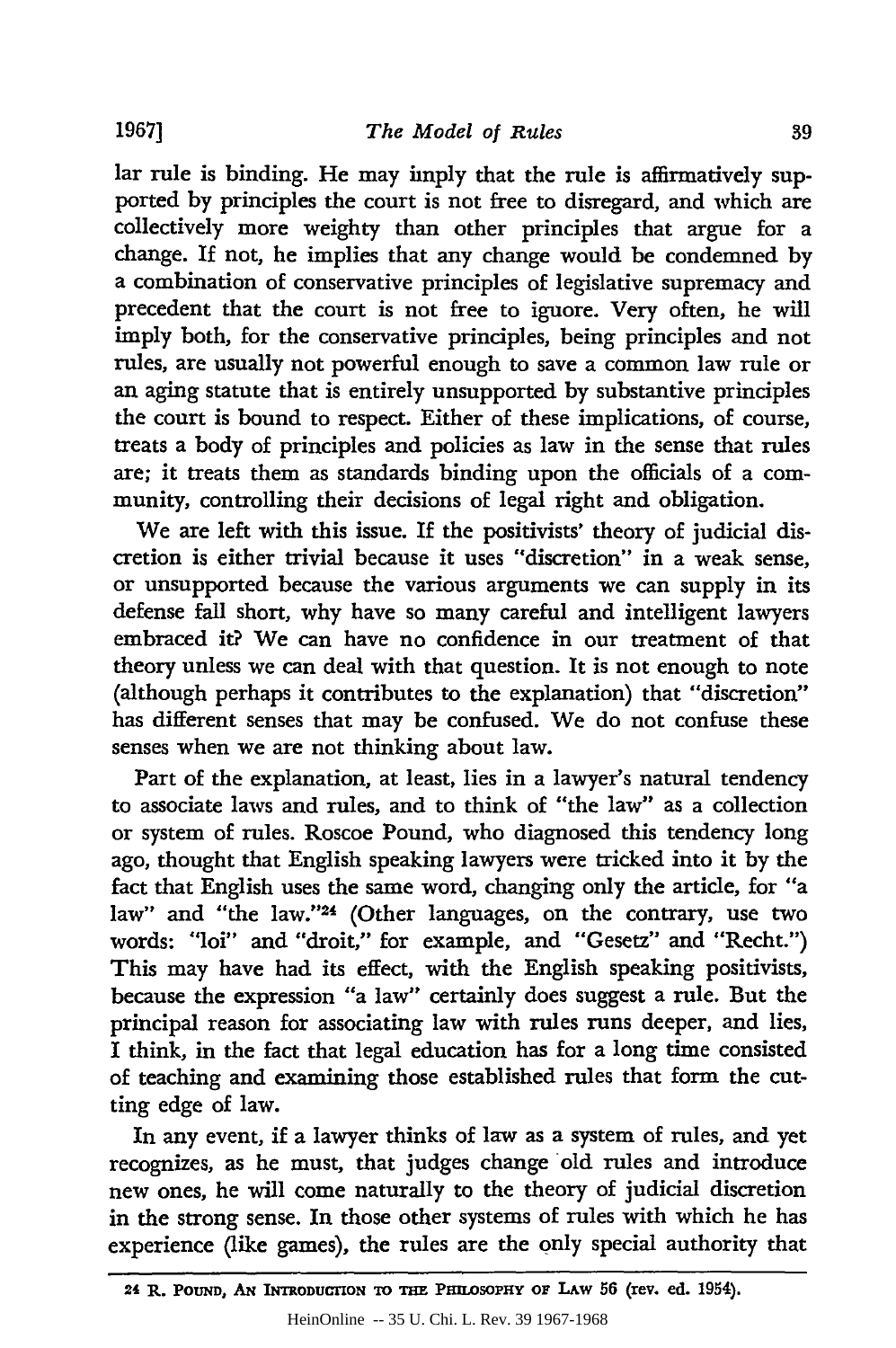govern official decisions, so that if an umpire could change a rule, he would have discretion as to the subject matter of that rule. Any principles umpires might mention when changing the rules would represent only their "characteristic" preferences. Positivists treat law like baseball revised in this way.

There is another, more subtle consequence of this initial assumption that law is a system of rules. When the positivists do attend to principles and policies, they treat them as rules *manque.* They assume that *if* they are standards of law they must be rules, and so they read them as standards that are trying to be rules. When a positivist hears someone argue that legal principles are part of the law, he understands this to be an argument for what he calls the "higher law" theory, that these principles are the rules of a law above the law.25 He refutes this theory by pointing out that these "rules" are sometimes followed and sometimes not, that for every "rule" like "no man shall profit from his own wrong" there is another competing "rule" like "the law favors security of title," and that there is no way to test the validity of "rules" like these. He concludes that these principles and policies are not valid rules of a law above the law, which is true, because they are not rules at all. He also concludes that they are extralegal standards which each judge selects according to his own lights in the exercise of his discretion, which is false. It is as if a zoologist had proved that fish are not mammals, and then concluded that they are really only plants.

#### VI. THE RULE OF RECOGNITION

This discussion was provoked by our two competing accounts of legal principles. We have been exploring the second account, which the positivists seem to adopt through their doctrine of judicial discretion, and we have discovered grave difficulties. It is time to return to the fork in the road. What if we adopt the first approach? What would the consequences of this be for the skeletal structure of positivism? Of course we should have to drop the second tenet, the doctrine of judicial discretion (or, in the alternative, to make plain that the doctrine is to be read merely to say that judges must often exercise judgment). Would we also have to abandon or modify the first tenet, the proposition that law is distinguished by tests of the sort that can be set out in a master rule like Professor Hart's rule of recognition? If principles of the *Riggs* and *Henningsen* sort are to count as law, and

**<sup>25</sup>***See,* **e.g.,** Dickinson, *The Law Behind Law* (pts. **I** & *2),* **29** CoLum. L. Rzv. 112, 254 **(1929).**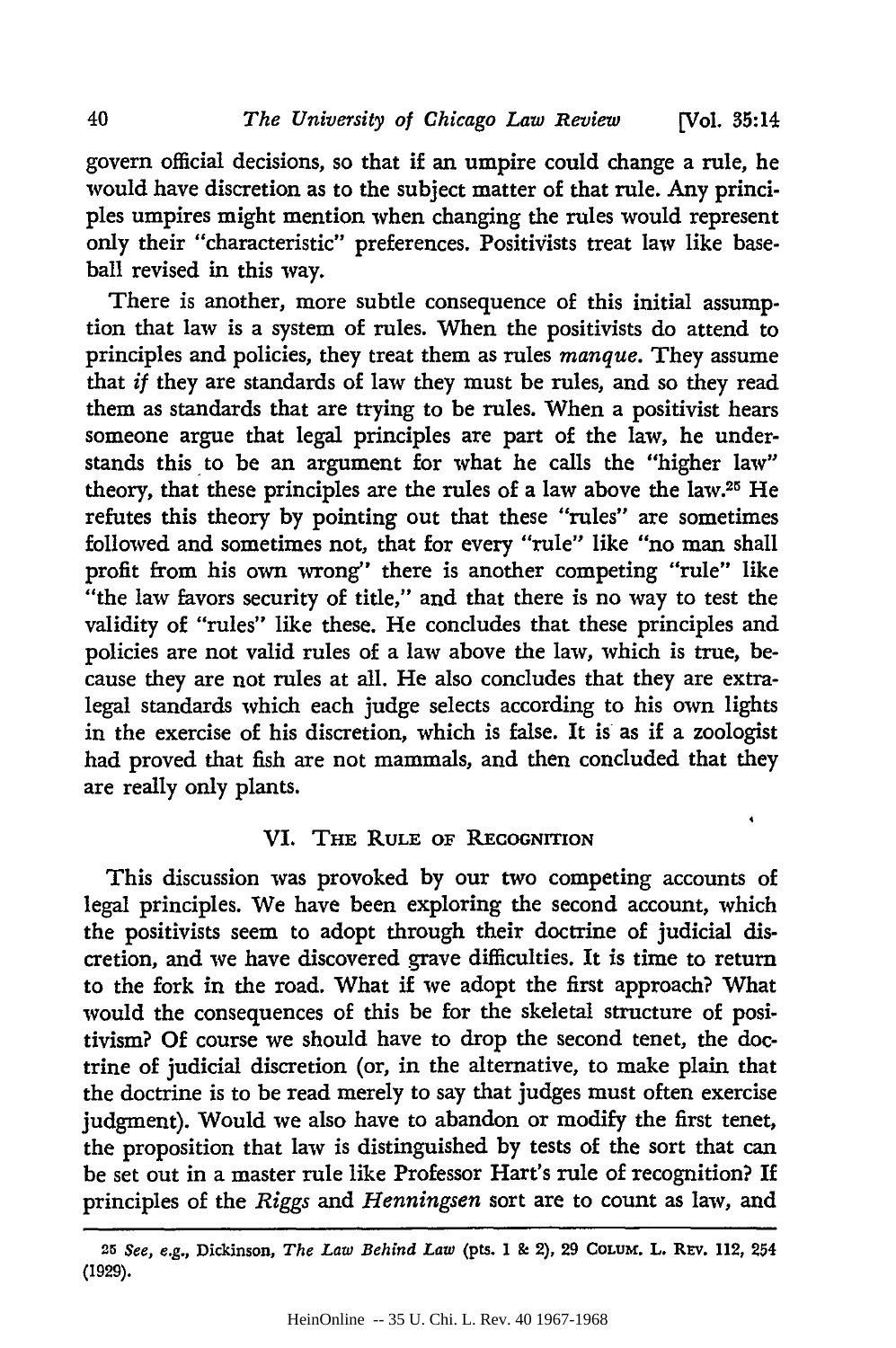we are nevertheless to preserve the notion of a master rule for law, then we must be able to deploy some test that all (and only) the principles that do count as law meet. Let us begin with the test Hart suggests for identifying valid *rules* of law, to see whether these can be made to work for principles as well.

Most rules of law, according to Hart, are valid because some competent institution enacted them. Some were created **by** a legislature, in the form of statutory enactments. Others were created by judges who formulated them to decide particular cases, and thus established them as precedents for the future. But this test of pedigree will not work for the *Riggs and Henningsen* principles. The origin of these as legal principles lies not in a particular decision of some legislature or court, but in a sense of appropriateness developed in the profession and the public over time. Their continued power depends upon this sense of appropriateness being sustained. If it no longer seemed unfair to allow people to profit by their wrongs, or fair to place special burdens upon oligopolies that manufacture potentially dangerous machines, these principles would no longer play much of a role in new cases, even if they had never been overruled or repealed. (Indeed, it hardly makes sense to speak of principles like these as being "overruled" or "repealed." When they decline they are eroded, not torpedoed.)

True, if we were challenged to back up our claim that some principle is a principle of law, we would mention any prior cases in which that principle was cited, or figured in the argument. We would also mention any statute that seemed to exemplify that principle (even better if the principle was cited in the preamble of the statute, or in the committee reports or other legislative documents that accompanied it). Unless we could find some such institutional support, we would probably fail to make out our case, and the more support we found, the more weight we could claim for the principle.

Yet we could not devise any formula for testing how much and what kind of institutional support is necessary to make a principle a legal principle, still less to fix its weight at a particular order of magnitude. We argue for a particular principle by grappling with a whole set of shifting, developing and interacting standards (themselves principles rather than rules) about institutional responsibility, statutory interpretation, the persuasive force of various sorts of precedent, the relation of all these to contemporary moral practices, and hosts of other such standards. We could not bolt all of these together into a single "rule," even a complex one, and if we could the result would bear little relation to Hart's picture of a rule of recognition, which is the picture of a fairly stable master rule specifying "some feature or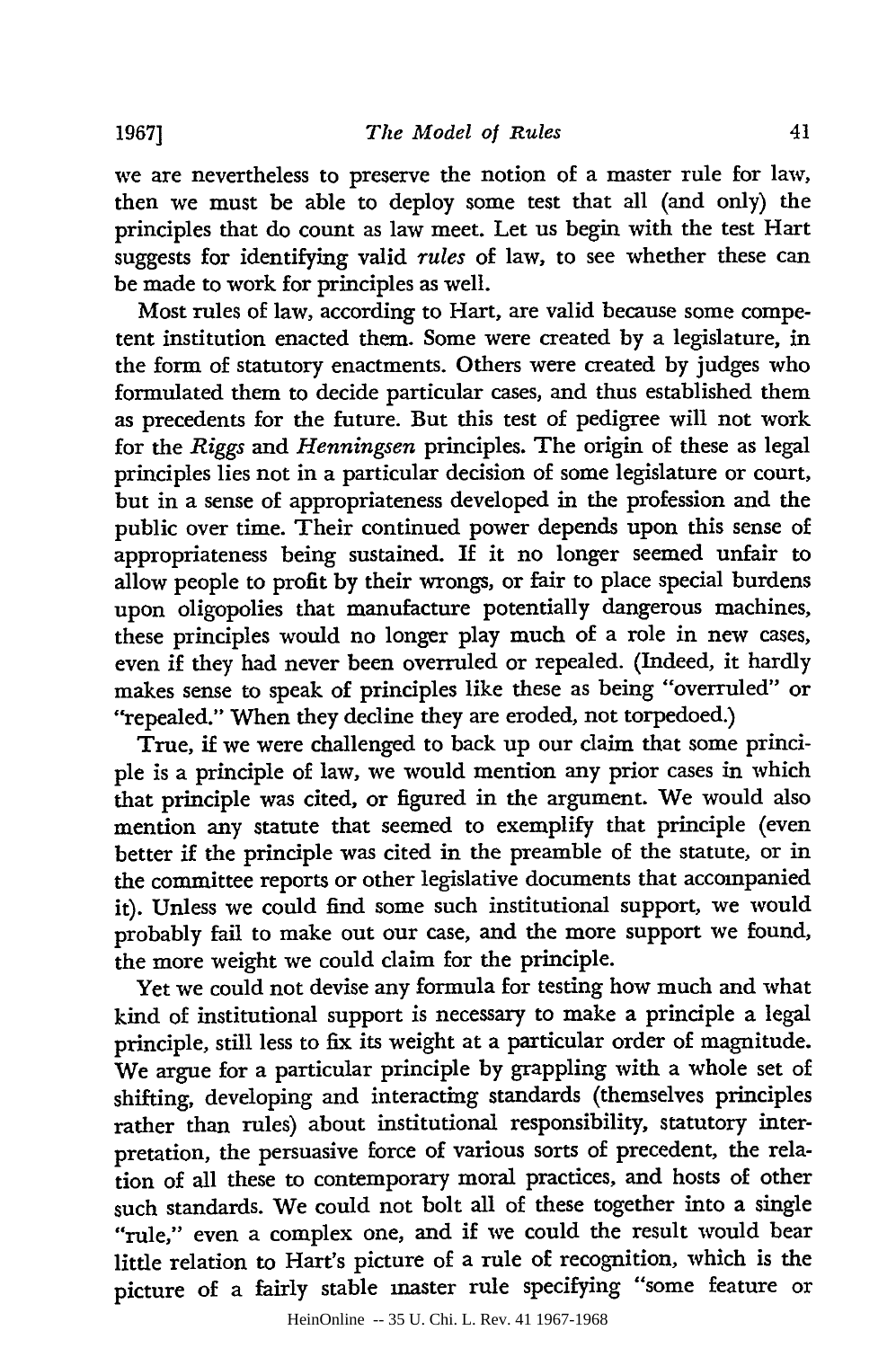features possession of which **by** a suggested rule is taken as a conclusive affirmative indication that it is a rule .... **"26**

Moreover, the techniques we apply in arguing for another principle do not stand (as Hart's rule of recognition is designed to) on an entirely different level from the principles they support. Hart's sharp distinction between acceptance and validity does not hold. If we are arguing for the principle that a man should not profit from his own wrong, we could cite the acts of courts and legislatures that exemplify it, but this speaks as much to the principle's acceptance as its validity. (It seems odd to speak of a principle as being valid at all, perhaps because validity is an all-or-nothing concept, appropriate for rules, but inconsistent with a principle's dimension of weight.) **If** we are asked (as we might well be) to defend the particular doctrine of precedent, or the particular technique of statutory interpretation, that we used in this argument, we should certainly cite the practice of others in using that doctrine or technique. But we should also cite other general principles that we believe support that practice, and this introduces a note of validity into the chord of acceptance. We might argue, for example, that the use we make of earlier cases and statutes is supported by a particular analysis of the point of the practice of legislation or the doctrine of precedent, or by the principles of democratic theory, or by a particular position on the proper division of authority between national and local' institutions, or something else of that sort. Nor is this path of support a one-way street leading to some ultimate principle resting on acceptance alone. Our principles of legislation, precedent, democracy, or federalism might be challenged too; and if they were we should argue for them, not only in terms of practice, but in terms of each other and in terms of the implications of trends of judicial and legislative decisions, even though this last would involve appealing to those same doctrines of interpretation we justified through the principles we are now trying to support. At this level of abstraction, in other words, principles rather hang together than link together.

So even though principles draw support from the official acts of legal institutions, they do not have a simple or direct enough connection with these acts to frame that connection in terms of criteria specified by some ultimate master rule of recognition. Is there any other route by which principles might be brought under such a rule?

Hart does say that a master rule might designate as law not only rules enacted by particular legal institutions, but rules established by

**<sup>26</sup>** H.L.A. R&I-r, **THE CONCEPT oF LAw 92 (1961).**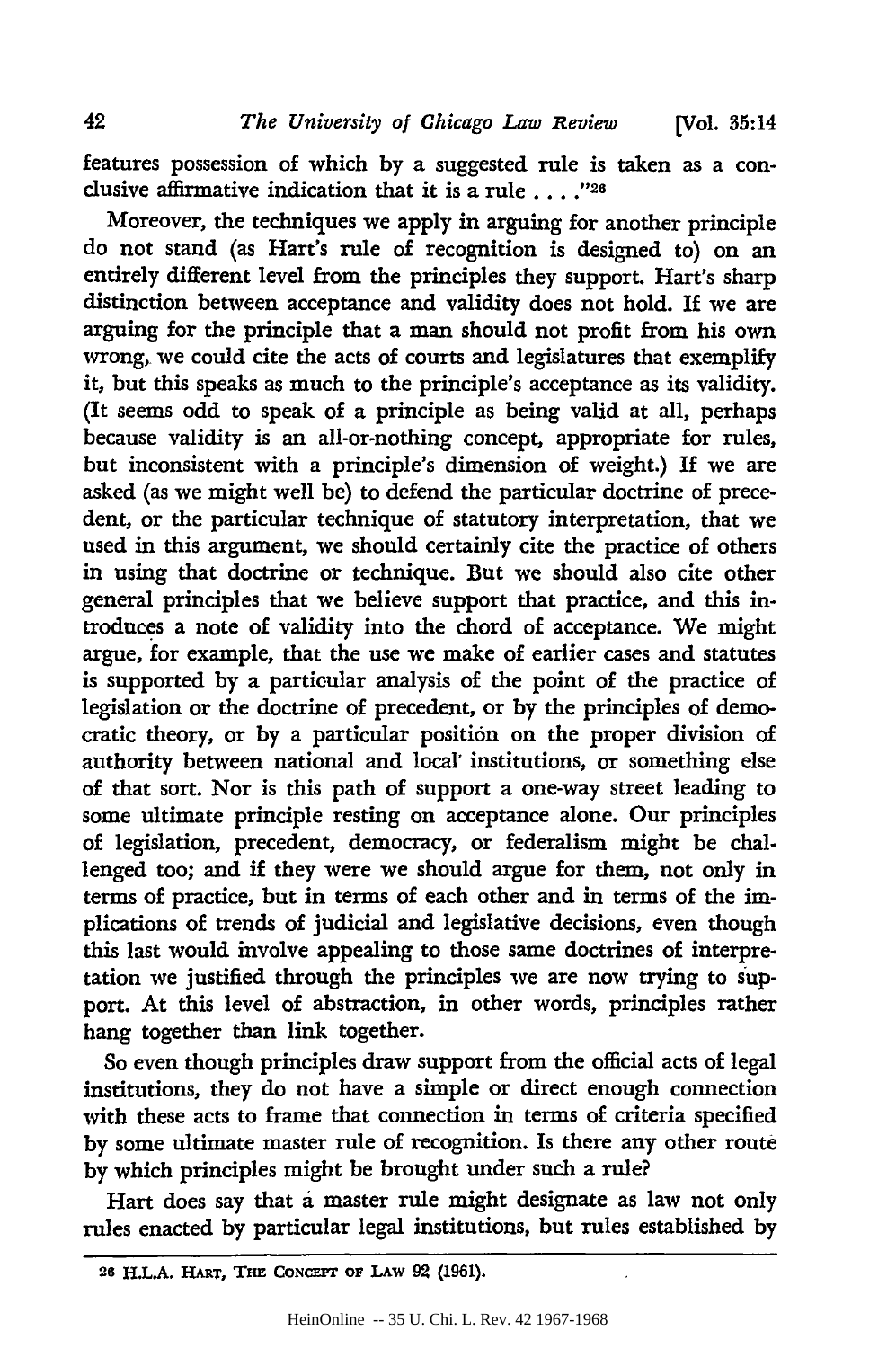*custom* as well. He has in mind a problem that bothered other positivists, including Austin. Many of our most ancient legal rules were never explicitly created by a legislature or a court. When they made their first appearance in legal opinions and texts, they were treated as already being part of the law because they represented the customary practice of the community, or some specialized part of it, like the business community. (The examples ordinarily given are rules of mercantile practice, like the rules governing what rights arise under a standard form of commercial paper.)<sup>27</sup> Since Austin thought that all law was the command of a determinate sovereign, he held that these customary practices were not law until the courts (as agents of the sovereign) recognized them, and that the courts were indulging in a fiction in pretending otherwise. But that seemed arbitrary. If everyone thought custom might in itself be law, the fact that Austin's theory said otherwise was not persuasive.

Hart reversed Austin on this point. The master rule, he says, might stipulate that some custom counts as law even before the courts recognize it. But he does not face the difficulty this raises for his general theory because he does not attempt to set out the criteria a master rule might use for this purpose. It cannot use, as its only criterion, the provision that the community regard the practice as *morally* binding, for this would not distinguish legal customary rules from moral customary rules, and of course not all of the community's long-standing customary moral obligations are enforced at law. If, on the other hand, the test is whether the community regards the customary practice as *legally* binding, the whole point of the master rule is undercut, at least for this class of legal rules. The master rule, says Hart, marks the transformation from a primitive society to one with law, because it provides a test for determining social rules of law other than by measuring their acceptance. But if the master rule says merely that whatever other rules the community accepts as legally binding are legally binding, then it provides no such test at all, beyond the test we should use were there no master rule. The master rule becomes (for these cases) a non-rule of recognition; we might as well say that every primitive society has a secondary rule of recognition, namely the rule that whatever is accepted as binding is binding. Hart himself, in discussing international law, ridicules the idea that such a rule could be

**<sup>27</sup>** *See* Note, *Custom and Trade Usage: Its Application to Commercial Dealings and the Common Law,* **55 CoLum.** L. REv. 1192 **(1955),** and materials cited therein at **1193** n.l. As that note makes plain, the actual practices of courts in recognizing trade customs follow the pattern of applying a set of general principles and policies rather than a test that could be captured as part of a rule of recognition.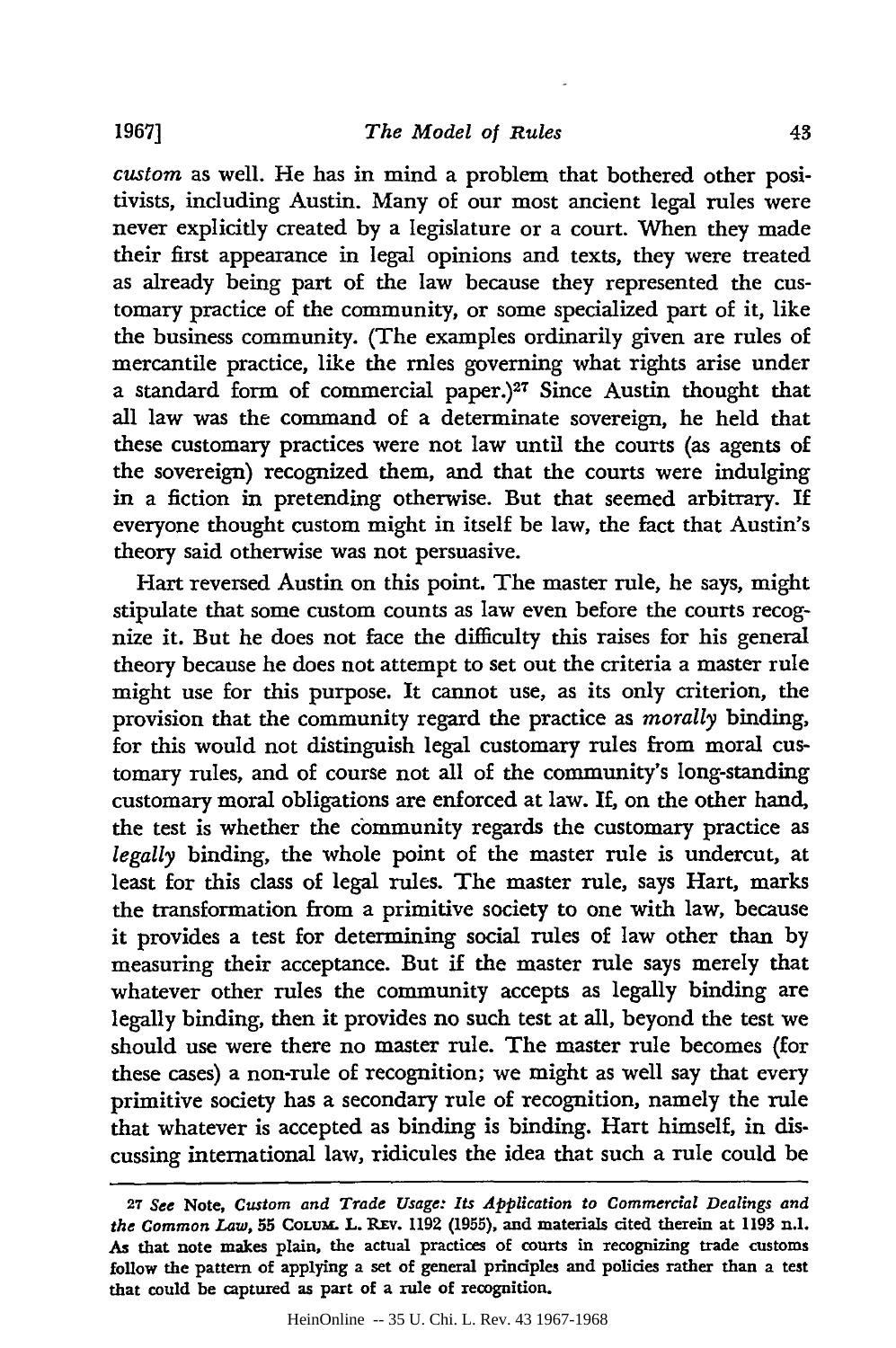a rule of recognition, **by** describing the proposed rule as "an empty repetition of the mere fact that the society concerned **. .** observes certain standards of conduct as obligatory rules."28

Hart's treatment of custom amounts, indeed, to a confession that there are at least some rules of law that are not binding because they are valid under standards laid down by a master rule but are binding -like the master rule-because they are accepted as binding by the community. This chips at the neat pyramidal architecture we admired in Hart's theory: we can no longer say that only the master rule is binding because of its acceptance, all other rules being valid under its terms.

This is perhaps only a chip, because the customary rules Hart has in mind are no longer a very significant part of the law. But it does suggest that Hart would be reluctant to widen the damage by bringing under the head of "custom" all those crucial principles and policies we have been discussing. If he were to call these part of the law and yet admit that the only test of their force lies in the degree to which they are accepted as law by the community or some part thereof, he would very sharply reduce that area of the law over which his master rule held any dominion. It is not just that all the principles and policies would escape its sway, though that would be bad enough. Once these principles and policies are accepted as law, and thus as standards judges must follow in determining legal obligations, it would follow that *rules* like those announced for the first time in *Riggs* and *Henningsen* owe their force at least in part to the authority of principles and policies, and so not entirely to the master rule of recognition.

So we cannot adapt Hart's version of positivism by modifying his rule of recognition to embrace principles. No tests of pedigree, relating principles to acts of legislation, can be formulated, nor can his concept of customary law, itself an exception to the first tenet of positivism, be made to serve without abandoning that tenet altogether. One more possibility must be considered, however. If no rule of recognition can provide a test for identifying principles, why not say that principles are ultimate, and *form* the rule of recognition of our law? The answer to the general question "What is valid law in an American jurisdiction?" would then require us to state all the principles (as well as ultimate constitutional rules) in force in that jurisdiction at the time, together with appropriate assignments of weight. A positivist might then regard the complete set of these standards as the rule of recognition of the jurisdiction. This solution has the attraction of

**<sup>28</sup> H.L.A. HART, THE CONCEPT OF LAW 230 (1961).**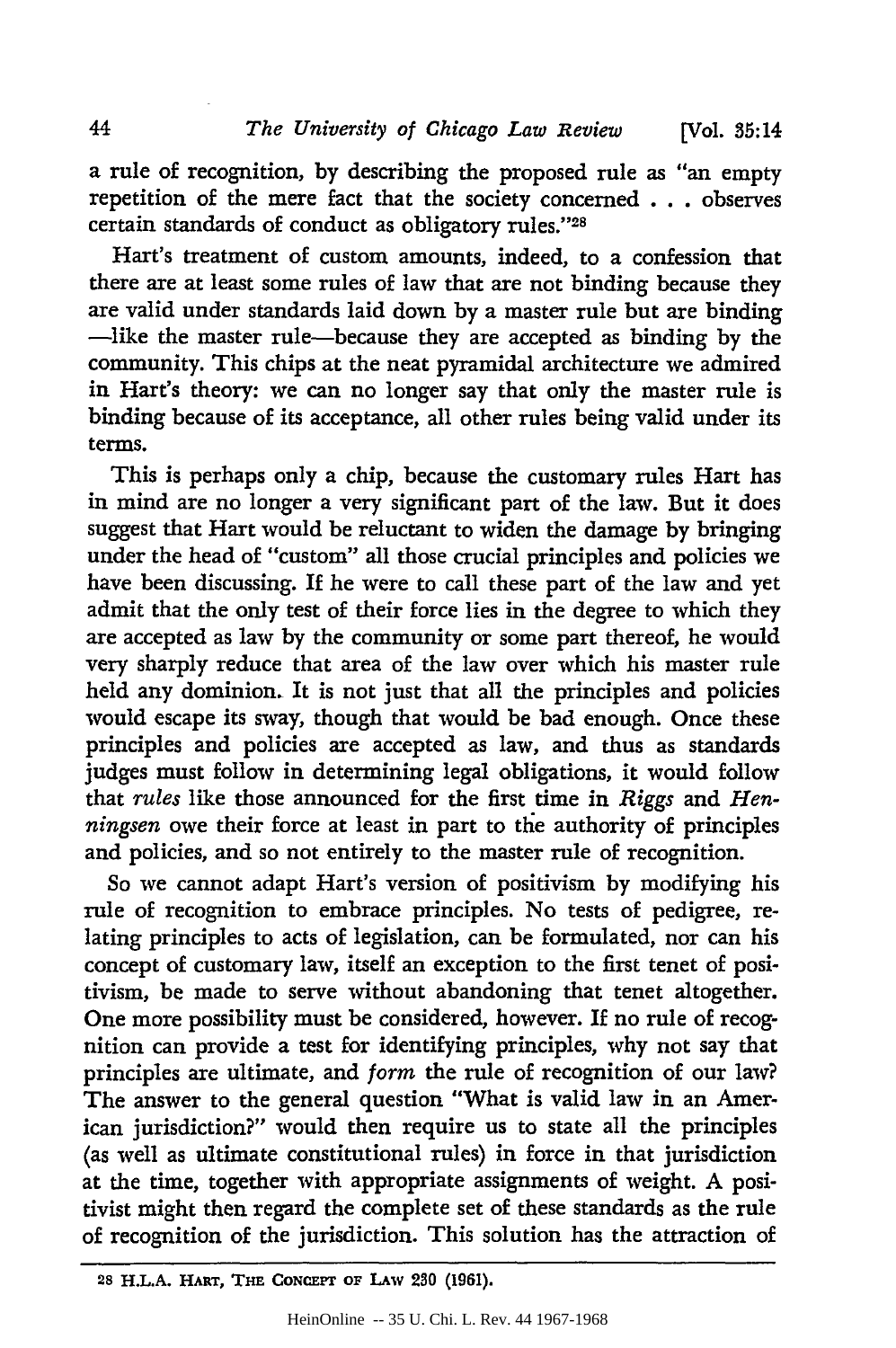paradox, but of course it is an unconditional surrender. If we simply designate our rule of recognition by the phrase "the complete set of principles in force," we achieve only the tautology that law is law. If, instead, we tried actually to list all the principles in force we would fail. They are controversial, their weight is all important, they are numberless, and they shift and change so fast that the start of our list would be obsolete before we reached the middle. Even if we succeeded, we would not have a key for law because there would be nothing left for our key to unlock.

I conclude that if we treat principles as law we must reject the positivists' first tenet, that the law of a community is distinguished from other social standards by some test in the form of a master rule. We have already decided that we must then abandon the second tenet -the doctrine of judicial discretion--or clarify it into triviality. What of the third tenet, the positivists' theory of legal obligation?

This theory holds that a legal obligation exists when (and only when) an established rule of law imposes such an obligation. It follows from this that in a hard case-when no such established rule can be found-there is no legal obligation until the judge creates a new rule for the future. The judge may apply that new rule to the parties in the case, but this is *ex post facto* legislation, not the enforcement of an existing obligation.

The positivists' doctrine of discretion (in the strong sense) required this view of legal obligation, because if a judge has discretion there can be no legal right or obligation-no entitlement-that he must enforce. Once we abandon that doctrine, however, and treat principles as law, we raise the possibility that a legal obligation might be imposed by a constellation of principles as well as by an established rule. We might want to say that a legal obligation exists whenever the case supporting such an obligation, in terms of binding legal principles of different sorts, is stronger than the case against it.

Of course, many questions would have to be answered before we could accept that view of legal obligation, If there is no rule of recognition, no test for law in that sense, how do we decide which principles are to count, and how much, in making such a case? How do we decide whether one case is better than another? If legal obligation rests on an undemonstrable judgment of that sort, how can it provide a justification for a judicial decision that one party had a legal obligation? Does this view of obligation square with the way lawyers, judges and laymen speak, and is it consistent with our attitudes about moral obligation? Does this analysis help us to deal with the classical jurisprudential puzzles about the nature of law?

**1967]**

45